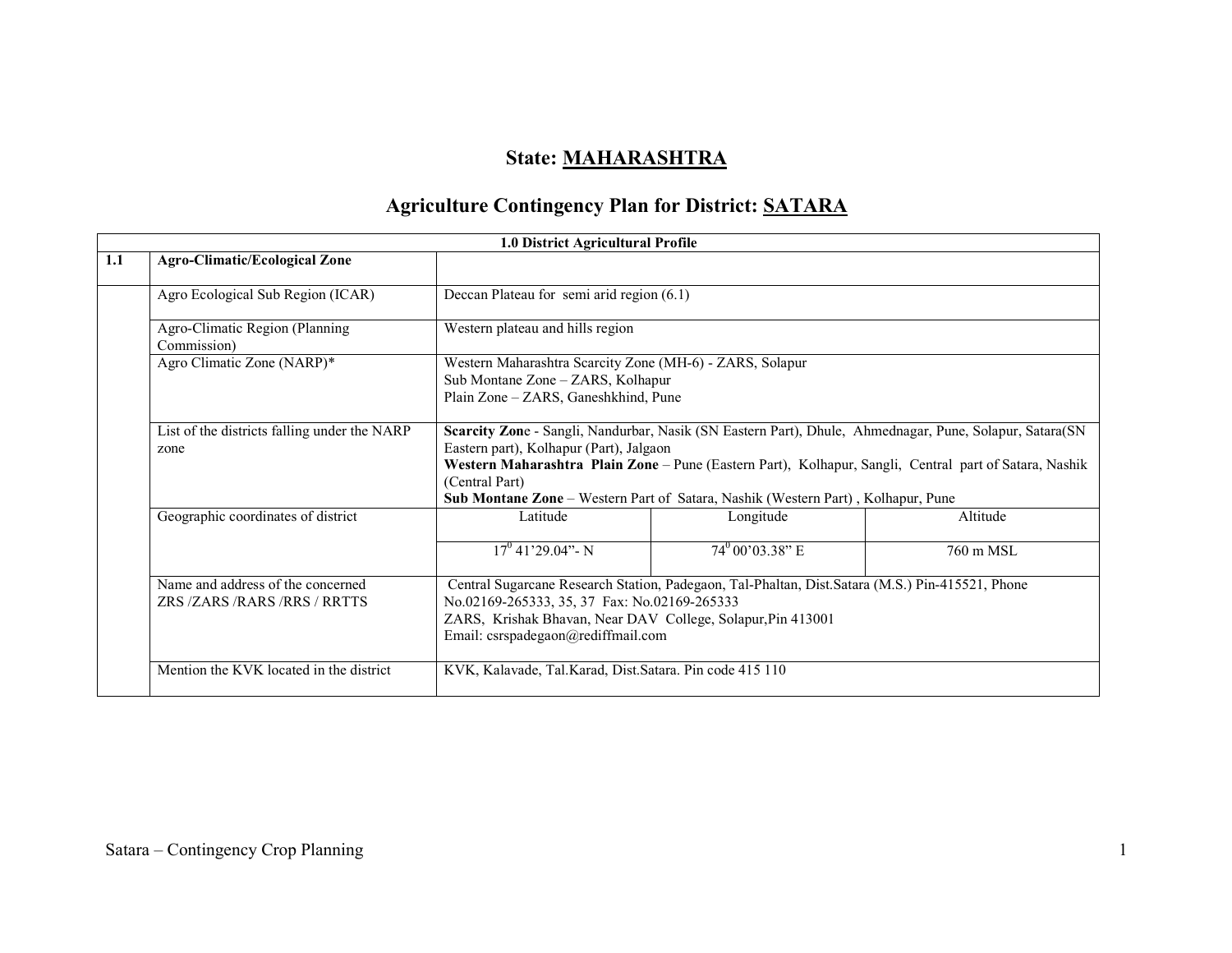| 1.2 | Rainfall               | Average (mm)<br>Rainy | Rainy days               | Normal Onset       | Normal Cessation  |
|-----|------------------------|-----------------------|--------------------------|--------------------|-------------------|
|     |                        | days                  |                          |                    |                   |
|     | SW monsoon (June-Sep): | 668                   | 36                       | $2nd$ week of June | $2nd$ week of Oct |
|     | NE Monsoon (Oct-Dec):  | 100                   |                          |                    |                   |
|     | Winter (Jan-Feb.)      | $- -$                 | $\overline{\phantom{0}}$ |                    |                   |
|     | Summer (March-May)     | $- -$                 | -                        |                    |                   |
|     | Annual                 | 768                   | 41                       |                    |                   |

| 1.3 | <b>Land use</b>                                   | Geographical | Cultivable | Forest | Land under                  | Permanent | Cultivable | Land under                        | Barren and           | Current | Other   |
|-----|---------------------------------------------------|--------------|------------|--------|-----------------------------|-----------|------------|-----------------------------------|----------------------|---------|---------|
|     | pattern of the<br>district<br>(latest statistics) | area         | area       | area   | non-<br>agricultural<br>use | pastures  | wasteland  | Misc. tree<br>crops and<br>groves | uncultivable<br>land | fallows | fallows |
|     | Area ('000 ha)                                    | 1058.2       | 799.4      | 13.5   | 28.0                        | 74.0      | 22.0       | 6.6                               | 53.0                 | 53.8    | 7.6     |
|     | Source: District compressive plan (SAO, Satara)   |              |            |        |                             |           |            |                                   |                      |         |         |

| 1.4 | <b>Major Soils</b>        | Area ('000 ha) | Percentage of total area |
|-----|---------------------------|----------------|--------------------------|
|     | Shallow grey/ black soils | 517.2          | 64.7                     |
|     | Deep black soils          | 147.9          | 18.5                     |
|     | Medium black soils        | 134.3          | 16.8                     |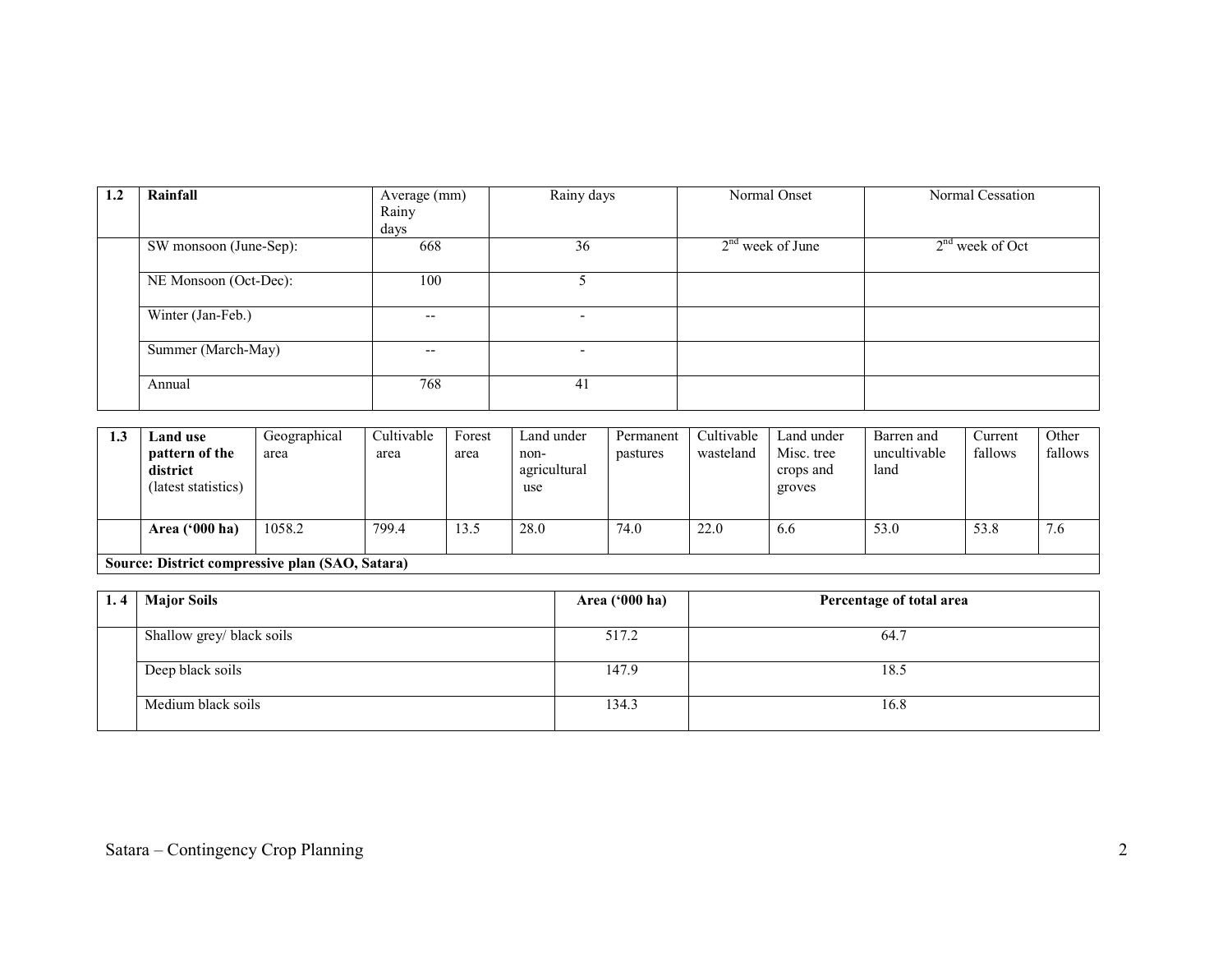| 1.5 | <b>Agricultural land use</b> | Area ('000 ha) | Cropping intensity % |
|-----|------------------------------|----------------|----------------------|
|     | Net sown area                | 580.4          |                      |
|     | Area sown more than once     | 219.0          | 128.4%               |
|     | Gross cropped area           | 799.4          |                      |

| 1.6 | Irrigation                   | Area ('000 ha)           |                          |                          |  |  |  |  |
|-----|------------------------------|--------------------------|--------------------------|--------------------------|--|--|--|--|
|     | Net irrigated area           |                          | 94.6                     |                          |  |  |  |  |
|     | Gross irrigated area         |                          | 283.0                    |                          |  |  |  |  |
|     | Rainfed area                 |                          | 421.7                    |                          |  |  |  |  |
|     | <b>Sources of Irrigation</b> | Number                   | Area ('000 ha)           | $%$ area                 |  |  |  |  |
|     | Canals                       | 12                       | 45.8                     | 20.0                     |  |  |  |  |
|     | Tanks                        | $\overline{\phantom{a}}$ | $\overline{\phantom{a}}$ | $\overline{\phantom{a}}$ |  |  |  |  |
|     | Open wells                   | 63146                    | 149.0                    | 65.0                     |  |  |  |  |
|     | Bore wells                   | $\overline{\phantom{a}}$ | $\sim$                   | $\sim$                   |  |  |  |  |
|     | Lift irrigation              | 3157                     | 11.5                     | 5.0                      |  |  |  |  |
|     | Other sources                | $\overline{\phantom{a}}$ | 22.8                     | 10.0                     |  |  |  |  |
|     | Total                        | 74843                    | 229.3                    |                          |  |  |  |  |
|     | Pump sets                    | $\overline{\phantom{a}}$ | $\sim$                   |                          |  |  |  |  |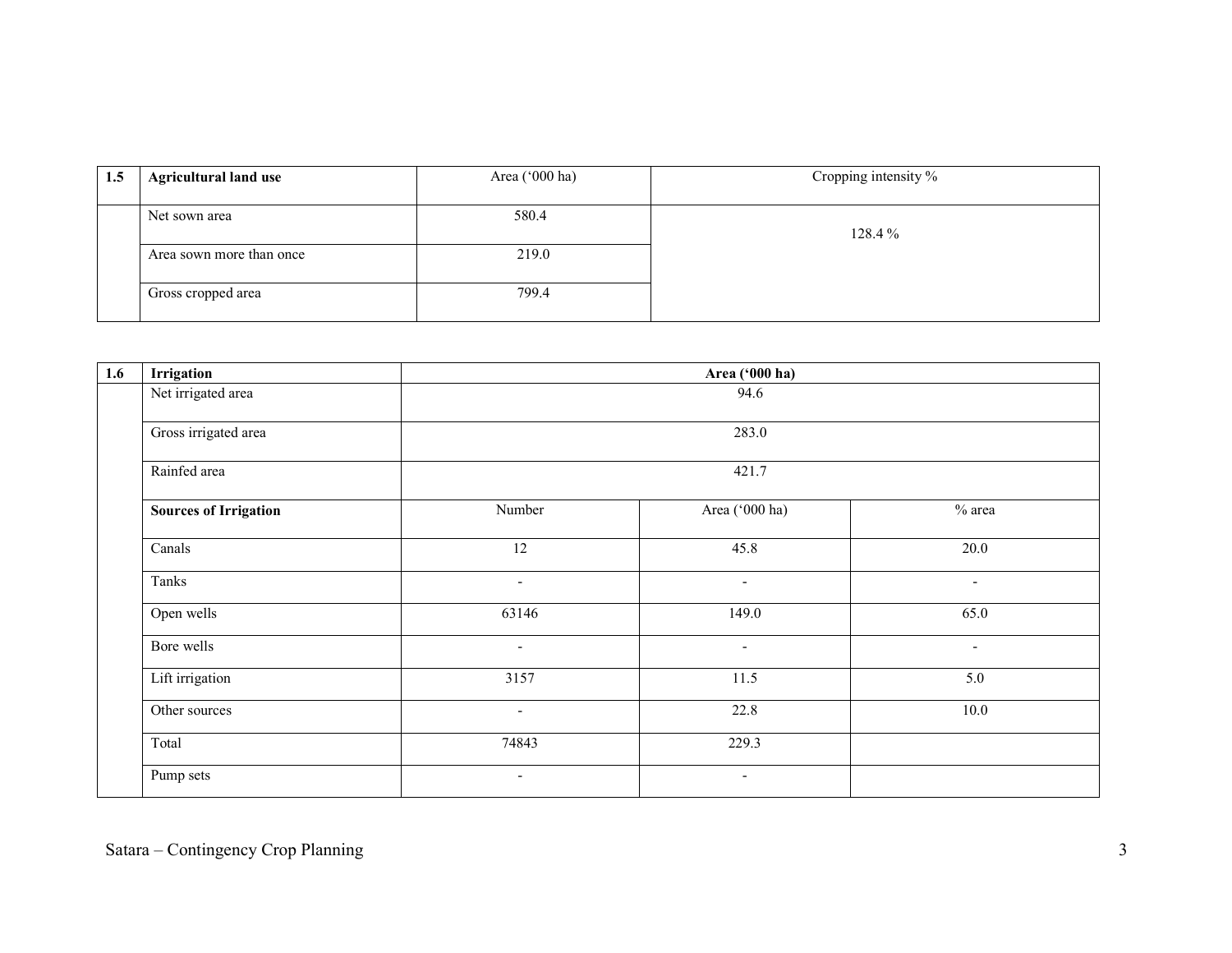| NO.<br>tractors :<br>_വ                         |  |  |
|-------------------------------------------------|--|--|
| Source: District compressive plan (SAO, Satara) |  |  |

| Groundwater availability and use | No. of blocks /Tahsils | $%$ area | Quality of water (Specify the problems such as high<br>levels of arsenic, fluorides, saline etc) |
|----------------------------------|------------------------|----------|--------------------------------------------------------------------------------------------------|
| Over exploited                   |                        |          | Data not available                                                                               |
| Critical                         |                        |          |                                                                                                  |
| Semi-critical                    |                        |          |                                                                                                  |
| Safe                             |                        |          |                                                                                                  |
| Wastewater availability and use  |                        |          |                                                                                                  |
| Ground water quality             |                        |          |                                                                                                  |

#### 1.7 Area under major field crops and horticulture etc.

| S.<br>No. | Major field crops cultivated | Area('000 ha)            |                       |              |                  |         |                          |                          |              |  |
|-----------|------------------------------|--------------------------|-----------------------|--------------|------------------|---------|--------------------------|--------------------------|--------------|--|
|           |                              |                          | Rabi<br><b>Kharif</b> |              |                  |         |                          | <b>Summer</b>            | <b>Total</b> |  |
|           |                              | <b>Irrigated</b>         | Rainfed               | <b>Total</b> | <b>Irrigated</b> | Rainfed | <b>Total</b>             |                          |              |  |
|           | Pearl millet                 |                          | 86.5                  | 86.5         | $\sim$           |         | $\overline{\phantom{0}}$ | --                       | 86.5         |  |
|           | Groundnut                    | $\overline{\phantom{0}}$ | 56.4                  | 56.4         |                  |         | $\overline{\phantom{a}}$ | $\overline{\phantom{0}}$ | 56.4         |  |
|           | Kharif Jowar                 | $\overline{\phantom{0}}$ | 56.4                  | 56.4         | $---$            | -       |                          |                          | 56.4         |  |
|           | Paddy                        | ٠                        | 43.5                  | 43.5         |                  |         |                          |                          | 43.5         |  |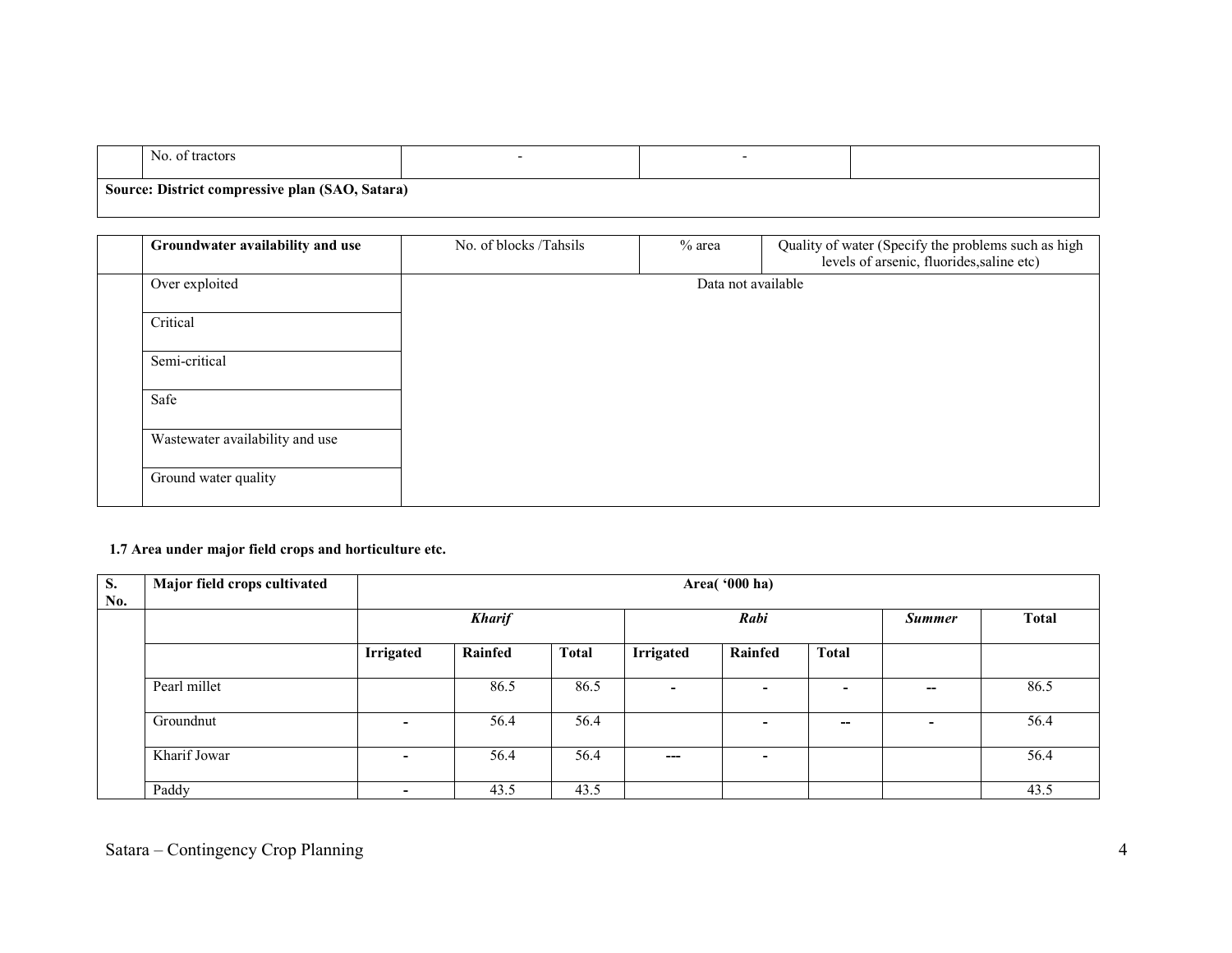| Soybean    | $\overline{\phantom{0}}$ | 13.3                     | 13.3                     |                          |                          |       | 13.3  |
|------------|--------------------------|--------------------------|--------------------------|--------------------------|--------------------------|-------|-------|
| Rabi Jowar | -                        | $\overline{\phantom{0}}$ | $\overline{\phantom{0}}$ |                          | 138.4                    | 138.4 | 138.4 |
| Wheat      | $\overline{\phantom{0}}$ | $\overline{\phantom{0}}$ | $\overline{\phantom{0}}$ | 41.0                     |                          | 41.0  | 41.0  |
| Chickpea   | -                        | $\overline{\phantom{0}}$ | $\overline{\phantom{0}}$ |                          | 28.6                     | 28.6  | 28.6  |
| Sugarcane  | -                        | $\overline{\phantom{0}}$ | $\overline{\phantom{0}}$ | 53.6                     |                          |       | 53.6  |
| Total      |                          | $\overline{\phantom{0}}$ | $\overline{\phantom{a}}$ | $\overline{\phantom{0}}$ | $\overline{\phantom{0}}$ | $- -$ | $- -$ |

| Area ('000 ha)           |                          |
|--------------------------|--------------------------|
| Total Area ('000 ha)     | <b>Irrigated</b>         |
| $- -$                    | $\overline{\phantom{a}}$ |
| 10.3                     | 10.3                     |
| 17.8                     | 17.6                     |
| 6.8                      | 6.8                      |
| 1.6                      | 1.6                      |
| $\overline{\phantom{m}}$ | $\overline{\phantom{m}}$ |
| $- -$                    | $\overline{\phantom{a}}$ |
| $- -$                    | $\overline{\phantom{m}}$ |
|                          |                          |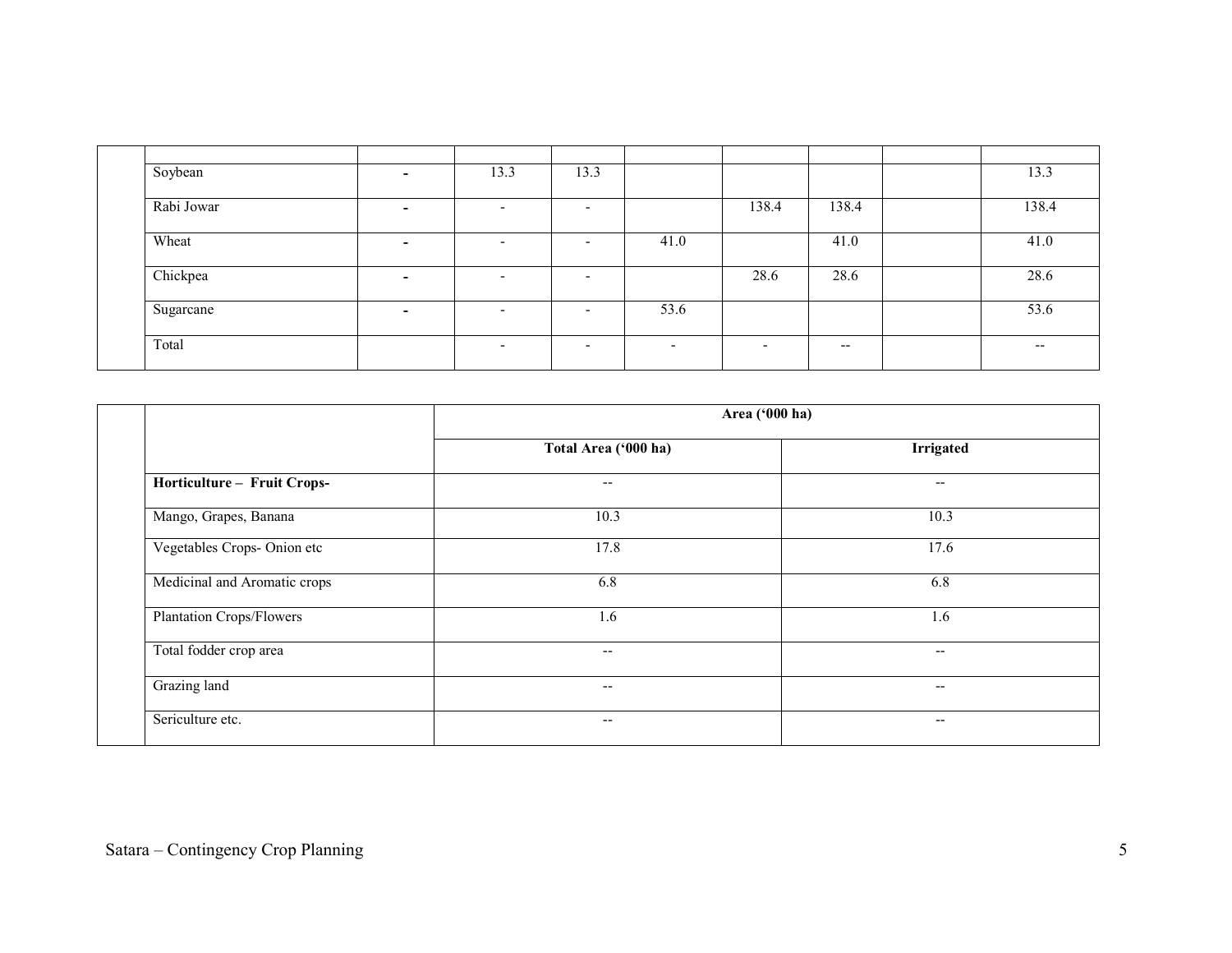| 1.8  | Livestock                                                                         |                                                |                  | <b>Male</b> ('000) | Female ('000)                         |                                                               | <b>Total ('000)</b>                    |  |       |
|------|-----------------------------------------------------------------------------------|------------------------------------------------|------------------|--------------------|---------------------------------------|---------------------------------------------------------------|----------------------------------------|--|-------|
|      |                                                                                   | Non descriptive Cattle (local low yielding)    |                  | 47.0               | 45.0                                  |                                                               | 92.0                                   |  |       |
|      | Crossbred cattle                                                                  |                                                |                  | 9.8                | 149.6                                 |                                                               | 159.4                                  |  |       |
|      |                                                                                   | Non descriptive Buffaloes (local low yielding) | 23.8             |                    | 278.6                                 |                                                               | 302.4                                  |  |       |
|      | <b>Graded Buffaloes</b>                                                           |                                                |                  | 3.2                | 43.7                                  |                                                               | 46.9                                   |  |       |
|      | Goat<br>Sheep<br>Others (Camel, Pig, Yak etc.)<br>Commercial dairy farms (Number) |                                                |                  |                    |                                       |                                                               | 71.3<br>324.8                          |  | 396.2 |
|      |                                                                                   |                                                |                  | 51.4               | 262.6                                 |                                                               | 314.1                                  |  |       |
|      |                                                                                   |                                                |                  |                    |                                       |                                                               |                                        |  |       |
|      |                                                                                   |                                                |                  |                    |                                       |                                                               |                                        |  |       |
| 1.9  | Poultry                                                                           |                                                |                  | No. of farms       | <b>Total No. of birds</b>             |                                                               |                                        |  |       |
|      | Commercial                                                                        |                                                | $\boldsymbol{0}$ |                    | 142.2                                 |                                                               |                                        |  |       |
|      | Backyard                                                                          |                                                |                  |                    | 1514.6                                |                                                               |                                        |  |       |
| 1.10 | <b>Fisheries</b>                                                                  |                                                |                  |                    |                                       |                                                               |                                        |  |       |
|      | A. Capture                                                                        |                                                |                  |                    |                                       |                                                               |                                        |  |       |
|      | i) Marine                                                                         | No. of fisherman                               |                  | <b>Boats</b>       | <b>Nets</b>                           |                                                               |                                        |  |       |
|      |                                                                                   |                                                | Mechanized       | Non-mechanized     | Mechanized (Trawl<br>nets, Gill nets) | Non-<br>mechanized<br>(Sjore deines,<br>stake & trap<br>nets) | Storage facilities(Ice<br>plants etc.) |  |       |
|      | ii) Inland                                                                        |                                                |                  |                    | Not applicable                        |                                                               |                                        |  |       |
|      | <b>B.</b> Culture                                                                 | Water spead area (ha)                          |                  |                    | Yield (t/ha)                          |                                                               | Production (000tons)                   |  |       |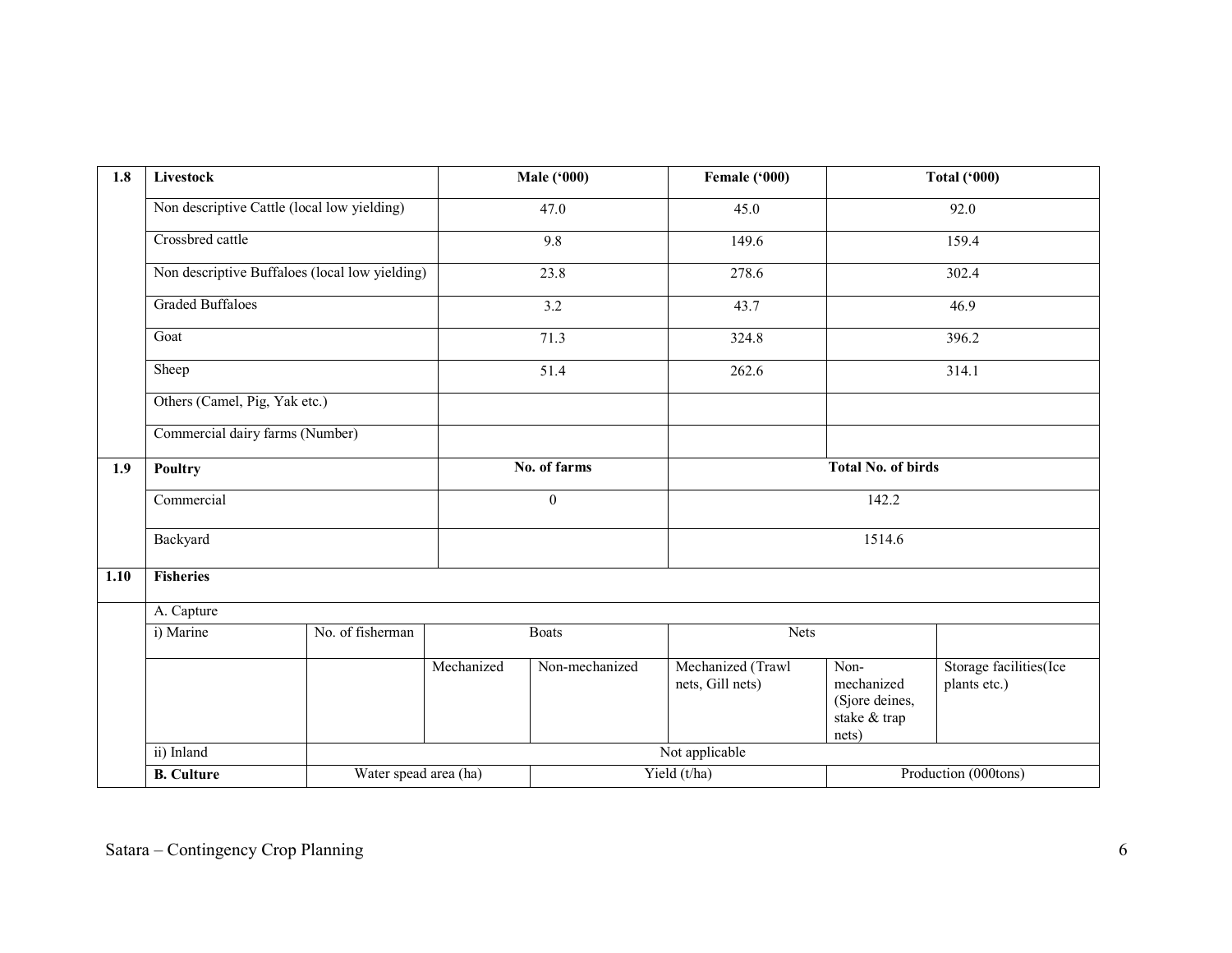| Brackish Water | $\cdots$<br>$\mathbf{v}$<br>Not applicable |
|----------------|--------------------------------------------|
| Fresh Water    |                                            |
| Others         |                                            |

#### 1.11 Production & Productivity of major crops

| 1.11 | Major field crops |                          | <b>Kharif</b>            | Rabi             |                                       | <b>Summer</b>    |                          | <b>Total</b>     |                         |
|------|-------------------|--------------------------|--------------------------|------------------|---------------------------------------|------------------|--------------------------|------------------|-------------------------|
|      |                   | Prod.<br>(000 t)         | Productivity<br>(kg/ha)  | Prod.<br>(000 t) | Productivity<br>(kg/ha)               | Prod.<br>(000 t) | Productivity<br>(kg/ha)  | Prod.<br>(000 t) | Productivity<br>(kg/ha) |
|      | Pearl millet      | 106                      | 663                      | --               | $\overline{\phantom{m}}$              | $- -$            | $\qquad \qquad -$        | 106              | 663                     |
|      | Groundnut         | 142                      | 952                      | --               | $\overline{\phantom{a}}$              | $- -$            | $\qquad \qquad -$        | 142              | 952                     |
|      | Kharif Jowar      | 67                       | 1229                     |                  |                                       |                  |                          | 67               | 1229                    |
|      | Paddy             | 87                       | 1877                     | --               | $\hspace{0.05cm}$ – $\hspace{0.05cm}$ | $- -$            | $\overline{\phantom{a}}$ | 87               | 1877                    |
|      | Soybean           | 16                       | 1437                     | $- -$            | $\overline{\phantom{m}}$              | $- -$            | $\qquad \qquad -$        | 16               | 1437                    |
|      | Rabi Jowar        | $\overline{\phantom{m}}$ | $\overline{\phantom{m}}$ | 215              | 956                                   | $- -$            | $\qquad \qquad -$        | 215              | 956                     |
|      | Wheat             | $- -$                    | --                       | 74               | 1641                                  | $- -$            | $\qquad \qquad -$        | 74               | 1641                    |
|      | Chickpea          | $\overline{\phantom{m}}$ | $\overline{\phantom{m}}$ | 5                | 698                                   | $- -$            | $- -$                    | 5                | 698                     |
|      | Sugarcane         | 4590                     | 85518                    |                  |                                       | $- -$            | $\overline{\phantom{m}}$ | 4590             | 85518                   |

Source: Satara District Agricultural Plan

| 1.12 | Sowing             | Pearl                                                                     | Groun                                                   | Kharif                        | Paddy                    | Soybean                                       | Rabi Sorghum | Wheat | Chickpea | Sugarcane |
|------|--------------------|---------------------------------------------------------------------------|---------------------------------------------------------|-------------------------------|--------------------------|-----------------------------------------------|--------------|-------|----------|-----------|
|      | window for         | millet                                                                    | d nut                                                   | Sorghu                        |                          |                                               |              |       |          |           |
|      | 5 major field      |                                                                           |                                                         | m                             |                          |                                               |              |       |          |           |
|      | crops              |                                                                           |                                                         |                               |                          |                                               |              |       |          |           |
|      | Kharif-<br>Rainfed | $\gamma$ nd<br>Fortnigh<br>t of June<br>to $1nd$<br>Fortnigh<br>t of July | 15 <sup>th</sup><br>June to<br>15 <sup>th</sup><br>July | 1 St<br>fortnigh<br>t of June | $\overline{\phantom{m}}$ | $15^{\text{th}}$<br>June to<br>$10^{th}$ July |              |       |          |           |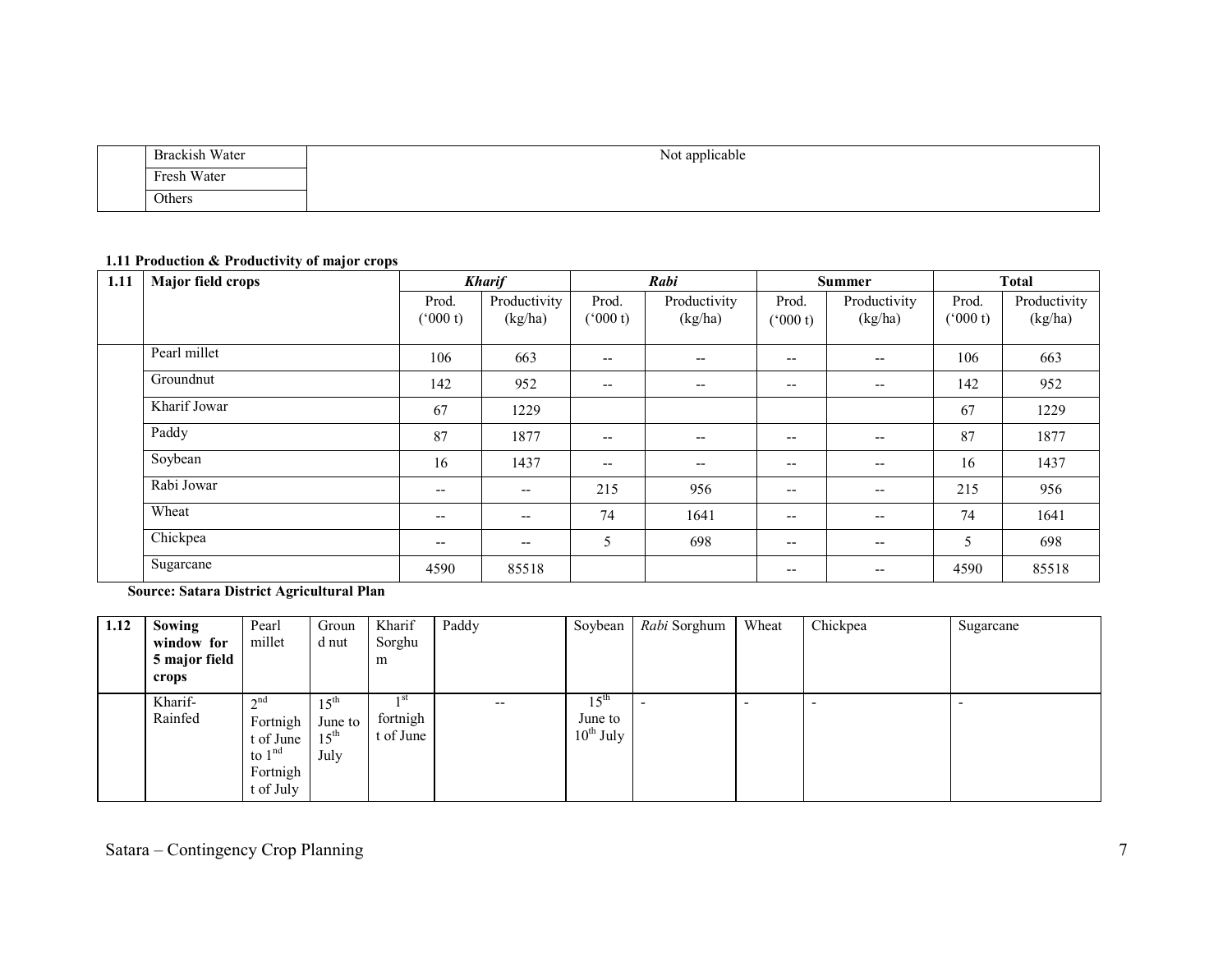| Kharif-   | $\overline{\phantom{0}}$ | $\overline{\phantom{a}}$ |                          | $15th$ June to $10th$ | $- -$ |                          | $-$                |                            | Adsali:                          |
|-----------|--------------------------|--------------------------|--------------------------|-----------------------|-------|--------------------------|--------------------|----------------------------|----------------------------------|
| Irrigated |                          |                          |                          | July                  |       |                          |                    |                            | $15th$ July-15th August.         |
| Rabi-     | $\overline{\phantom{a}}$ |                          | - -                      |                       | $- -$ | 5 <sup>th</sup>          | $-$                | $15th$ September to $15th$ |                                  |
| Rainfed   |                          |                          |                          |                       |       | September to             |                    | October                    |                                  |
|           |                          |                          |                          |                       |       | $15th$ October           |                    |                            |                                  |
| Rabi-     | $\overline{\phantom{a}}$ |                          | $\overline{\phantom{0}}$ |                       | $- -$ | $\overline{\phantom{m}}$ | $-1$ <sup>SI</sup> |                            | Suru:                            |
| Irrigated |                          |                          |                          |                       |       |                          | Fortnigh           |                            | $15^{th}$ Jan - $15^{th}$        |
|           |                          |                          |                          |                       |       |                          | t of               |                            | February                         |
|           |                          |                          |                          |                       |       |                          | Novemb             |                            | $15^{\text{th}}$<br>Preseasonal: |
|           |                          |                          |                          |                       |       |                          | er                 |                            | $-15^{\text{th}}$<br>October     |
|           |                          |                          |                          |                       |       |                          |                    |                            | November                         |

| 1.13 | What is the major contingency the district is prone to?          | Regular                  | Occasional                                               | None |
|------|------------------------------------------------------------------|--------------------------|----------------------------------------------------------|------|
|      | Drought                                                          | $\overline{\phantom{0}}$ | $\sqrt{(}$ Long dryspells of 15 to 20 days<br>in kharif) |      |
|      | Flood                                                            | $\overline{\phantom{0}}$ | $\overline{\phantom{0}}$                                 |      |
|      | Cyclone                                                          | ۰                        | $\overline{\phantom{a}}$                                 |      |
|      | Hail storm                                                       | -                        | --                                                       |      |
|      | Heat wave                                                        | ٠                        | $\overline{\phantom{a}}$                                 |      |
|      | Cold wave                                                        | $\overline{\phantom{a}}$ | $\overline{\phantom{a}}$                                 |      |
|      | Frost                                                            | $\overline{\phantom{0}}$ | $\overline{\phantom{a}}$                                 |      |
|      | Sea water intrusion                                              | ۰                        | $\blacksquare$                                           |      |
|      | Pests and disease outbreak (Wooly aphids, stem borer, leaf spot) | $\blacksquare$           |                                                          |      |

| 1.14 | Include Digital maps of the district<br>for | Location map of district with in state as Annexure I | Enclosed: Yes |
|------|---------------------------------------------|------------------------------------------------------|---------------|
|      |                                             | Mean Annual rainfall as Annexure 2                   | Enclosed: Yes |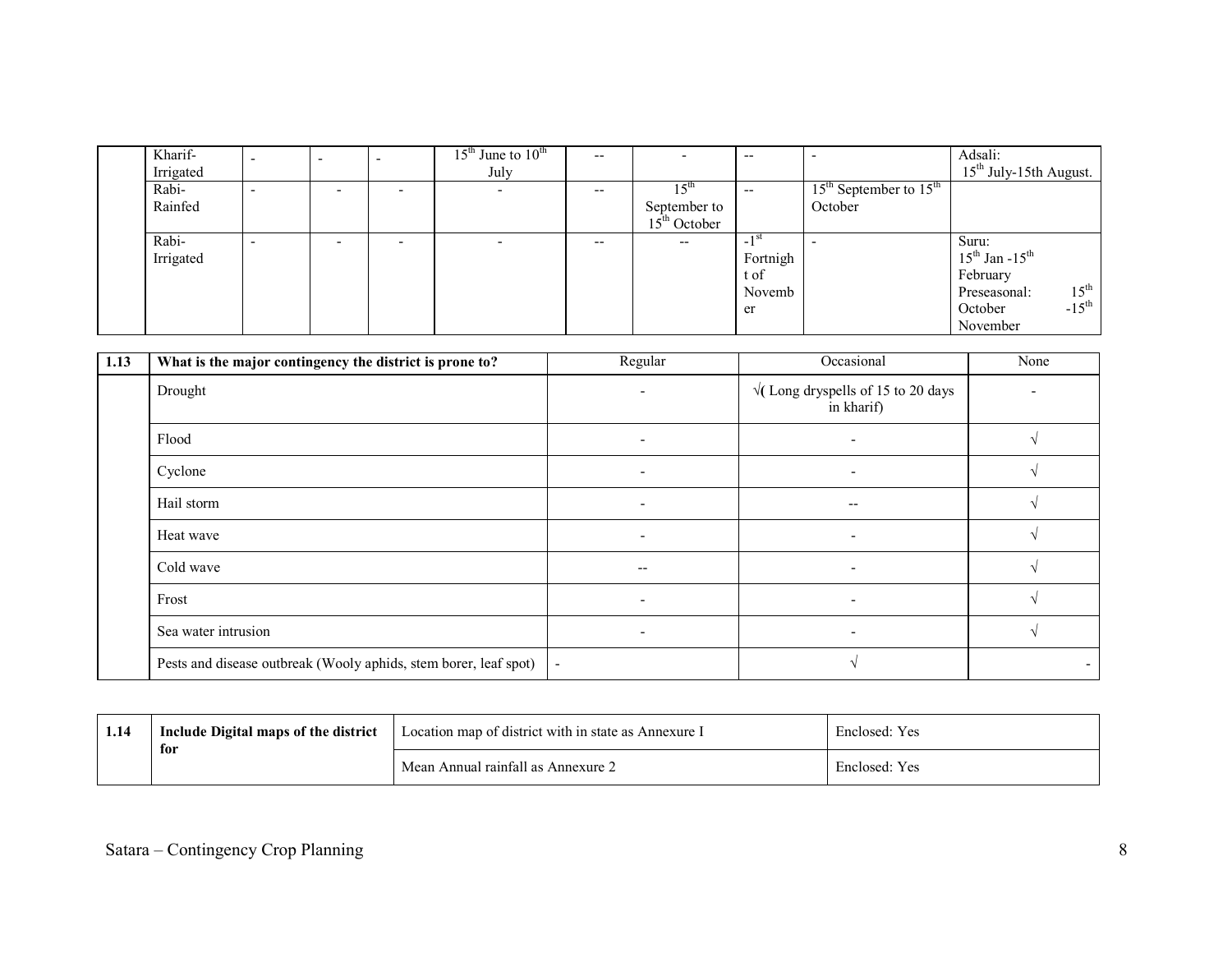| $\sim$<br>l map as Annexure.<br>$S_{01}$ | <sup>1.</sup> Yes<br>Enclosed: |
|------------------------------------------|--------------------------------|
|------------------------------------------|--------------------------------|

# 2.0 Strategies for weather related contingencies: 2.1 Drought :

2.1.1 Rainfed situation

| Condition                                         |                                |                                           | <b>Suggested Contingency measures</b>                         |                                                 |                                                                 |  |  |  |
|---------------------------------------------------|--------------------------------|-------------------------------------------|---------------------------------------------------------------|-------------------------------------------------|-----------------------------------------------------------------|--|--|--|
| <b>Early season</b><br>drought<br>(delayed onset) | Major<br>Farming<br>situation  | Normal Crop/<br><b>Cropping</b><br>system | Change in crop / cropping system<br>including variety         | <b>Agronomic measures</b>                       | <b>Remarks</b> on<br>Implementation                             |  |  |  |
| Delay by 2<br>weeks                               | Shallow<br>Grey/black<br>soils | Pearl millet                              | No Change<br>Prefer Varieties like Shraddha, Saburi, Shanti   | Hoeing at 25 DAS and weeding                    | Seed source:<br>$\bullet$ Central<br>campus<br>MPKV.<br>Rahuri, |  |  |  |
| June $4^{\text{th}}$ week                         | Medium<br>black soils          | Groundnut                                 | No Change<br>Prefer Varieties like JL-24, JL-501, JL-286      | As above                                        | College of Agril.,<br>Pune and Dhule                            |  |  |  |
|                                                   |                                | Kharif Jowar                              | No Change<br>Prefer Varieties like CSH 14, 16, 17             | Thinning, Hoeing at 25 DAS and<br>weeding       | $\bullet$ NSC, MSSC                                             |  |  |  |
|                                                   |                                | <b>Upland Paddy</b>                       | No Change<br>Prefer Varieties like Indrayani, Pavana          | Hoeing and weeding                              |                                                                 |  |  |  |
|                                                   |                                | Soybean                                   | No Change<br>Prefer Varieties like JS-335, DS-228, JS<br>9305 | Sowing at wider spacing at 45 cm row<br>spacing |                                                                 |  |  |  |
|                                                   | Deep black<br>soils            | Kharif Jowar                              | No Change<br>Prefer Varieties like CSH 14, 16, 17             | Frequent intercultivation                       |                                                                 |  |  |  |
|                                                   |                                | <b>Upland Paddy</b>                       | No Change<br>Prefer Varieties like Indrayani, Pavana          | Protective irrigation                           |                                                                 |  |  |  |
|                                                   |                                | Soybean                                   | No Change<br>Prefer Varieties like JS-335, MACS-450           | Sowing at 45 cm row spacing                     |                                                                 |  |  |  |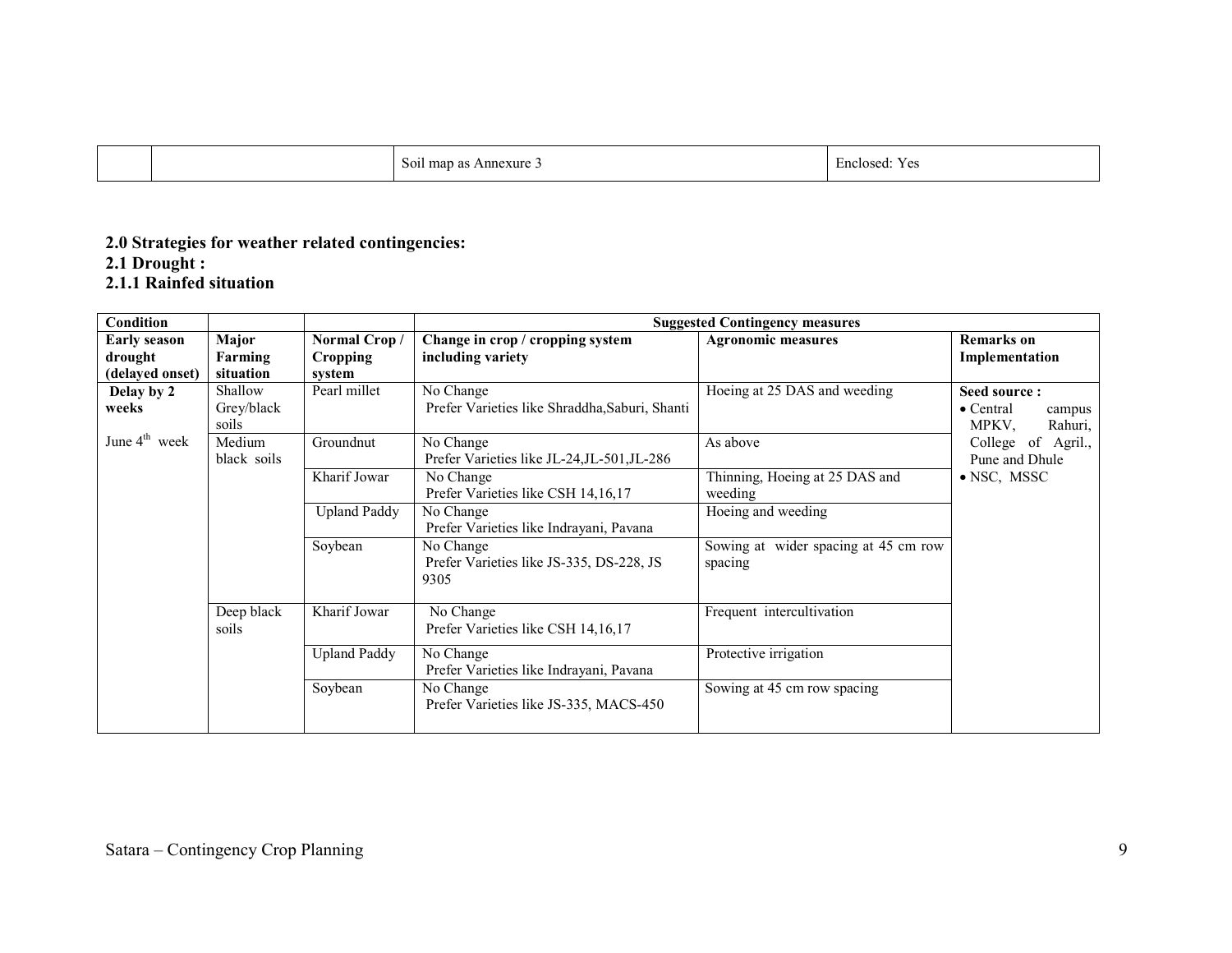| <b>Condition</b>            |                  |                     |                                    | <b>Suggested Contingency measures</b>     |                             |
|-----------------------------|------------------|---------------------|------------------------------------|-------------------------------------------|-----------------------------|
| <b>Early season</b>         | Major            | <b>Normal Crop</b>  | Change in crop / cropping system   | <b>Agronomic measures</b>                 | <b>Remarks</b> on           |
| drought                     | Farming          | / Cropping          | including variety                  |                                           | Implementation              |
| (delayed onset)             | situation        | system              |                                    |                                           |                             |
| Delay by 4                  | Shallow          | Pearl millet        | No Change                          | Hoeing and application of 25 kg $K_2O/ha$ | Seed source:                |
| weeks (July 2 <sup>nd</sup> | Grey/black soils |                     | Prefer Varieties like              |                                           | $\bullet$ Central<br>campus |
| week)                       |                  |                     | Shraddha, Saburi, Shanti           |                                           | MPKV,<br>Rahuri,            |
|                             | Medium black     | Groundnut           | No Change                          | Hoeing                                    | College of Agril.,          |
|                             | soils            |                     | Prefer Varieties like JL-24, JL-   |                                           | Pune and Dhule              |
|                             |                  |                     | 501, JL-286                        |                                           | $\bullet$ NSC, MSSC         |
|                             |                  | Kharif Jowar        |                                    | Thinning and Hoeing                       |                             |
|                             |                  |                     | Sunflower (Bhanu, Phule Raviraj)   |                                           |                             |
|                             |                  | <b>Upland Paddy</b> | No Change                          | Hoeing                                    |                             |
|                             |                  |                     | Prefer Varieties like Indrayani,   |                                           |                             |
|                             |                  |                     | Pavana                             |                                           |                             |
|                             |                  | Soybean             | No Change                          | Sowing at 45 cm row spacing               |                             |
|                             |                  |                     | Prefer Varieties like JS-335, DS-  |                                           |                             |
|                             |                  |                     | 228, JS 9305                       |                                           |                             |
|                             |                  |                     |                                    |                                           |                             |
|                             | Deep black       | Kharif Jowar        | No Change                          | Hoeing and weeding                        |                             |
|                             | soils            |                     | Prefer Varieties like CSH 14,16,17 |                                           |                             |
|                             |                  | Paddy               | No Change                          | Hoeing and weeding                        |                             |
|                             |                  |                     | Prefer Varieties like Indrayani,   |                                           |                             |
|                             |                  |                     | Pavana, Koyna                      |                                           |                             |
|                             |                  | Soybean             | No Change                          | Sowing at 45 cm row spacing               |                             |
|                             |                  |                     | Prefer Varieties like JS-335, DS-  |                                           |                             |
|                             |                  |                     | 228, JS 9305                       |                                           |                             |
|                             |                  |                     |                                    |                                           |                             |

| Condition                       |            |                    |                           | <b>Suggested Contingency measures</b> |                             |
|---------------------------------|------------|--------------------|---------------------------|---------------------------------------|-----------------------------|
| Early season                    | Major      | <b>Normal Crop</b> | Change in crop / cropping | <b>Agronomic measures</b>             | Remarks on                  |
| drought (delayed                | Farming    | / Cropping         | system including variety  |                                       | Implementation              |
| onset)                          | situation  | svstem             |                           |                                       |                             |
| Delay by 6 weeks                | Shallow    | Pearl millet       | No Change                 | Application of 25 kg $K_2O/ha$        | Seed source :               |
| week)<br>(July $4^{\text{m}}$ ) | Grev/black |                    | Prefer Varieties like     |                                       | $\bullet$ Central<br>campus |
|                                 | soils      |                    | Shraddha, Saburi, Shanti  |                                       |                             |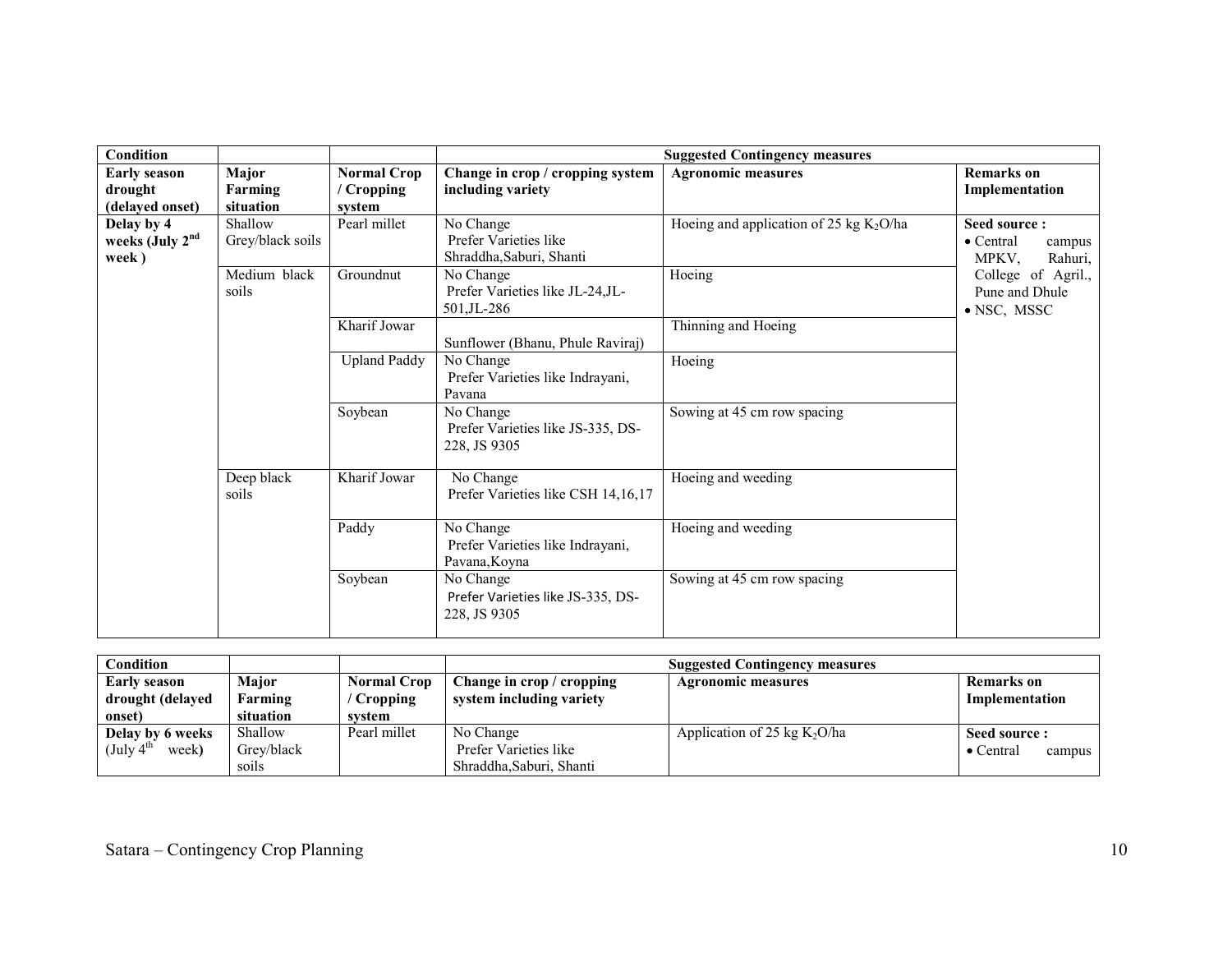| Medium black<br>soils | Groundnut<br>Kharif Jowar | No Change<br>Prefer Varieties like JL-24, JL-<br>501.JL-286<br>Sunflower (Bhanu, Raviraj) | Hoeing<br>Opening of conservation furrow after $3rd$ row | Rahuri,<br>MPKV,<br>College of Agril.,<br>Pune and Dhule<br>• NSC, MSSC |
|-----------------------|---------------------------|-------------------------------------------------------------------------------------------|----------------------------------------------------------|-------------------------------------------------------------------------|
|                       | <b>Upland Paddy</b>       | No Change<br>Prefer Varieties like Indrayani,<br>Pavana                                   | Hoeing                                                   |                                                                         |
|                       | Soybean                   | Sunflower (Bhanu, Phule Raviraj)                                                          | Hoeing                                                   |                                                                         |
| Deep black<br>soils   | Kharif Jowar              | Sunflower (Bhanu, , Phule Raviraj)                                                        | Opening of conservation furrow after $3rd$ row           |                                                                         |
|                       | Paddy                     | No Change<br>Prefer Varieties like Indrayani,<br>Pavana, Koyna                            | Hoeing and Protective irrigation                         |                                                                         |
|                       | Soybean                   | Sunflower (Bhanu, Phule Raviraj)                                                          | Hoeing and sprinkler irrigation                          |                                                                         |

| Condition                        |                                |                      | <b>Suggested Contingency measures</b> |                           |                   |  |  |
|----------------------------------|--------------------------------|----------------------|---------------------------------------|---------------------------|-------------------|--|--|
| Early season drought             | <b>Major Farming situation</b> | Crop/cropping system | Change in                             | <b>Agronomic measures</b> | <b>Remarks</b> on |  |  |
| (delayed onset)                  |                                |                      | crop/cropping system                  |                           | Implementation    |  |  |
| Delay by 8 weeks 2 <sup>nd</sup> |                                |                      | Not applicable                        |                           |                   |  |  |
| week of August.                  |                                |                      |                                       |                           |                   |  |  |
|                                  |                                |                      |                                       |                           |                   |  |  |

| Condition                  |                      |                    | <b>Suggested Contingency measures</b> |                                       |                   |  |
|----------------------------|----------------------|--------------------|---------------------------------------|---------------------------------------|-------------------|--|
| Early season drought       | <b>Major Farming</b> | <b>Normal Crop</b> | Crop management                       | Soil nutrient & moisture conservation | <b>Remarks</b> on |  |
| (Normal onset)             | situation            | $/$ cropping       |                                       | measures                              | Implementation    |  |
|                            |                      | svstem             |                                       |                                       |                   |  |
|                            | Shallow              | Pearl millet       | No Change                             | Hoeing                                | Seed source:      |  |
| Normal onset followed by   | Grey/black soils     |                    | Varieties<br>like<br>Prefer           |                                       | Central campus    |  |
| 15-20 days dry spell after |                      |                    | Shraddha, Saburi, Shanti              |                                       | MPKV, Rahuri,     |  |
| sowing leading to poor     |                      |                    |                                       |                                       | ARS, Mohol        |  |
| germination/crop stand     |                      |                    |                                       |                                       | ZARS, Solapur     |  |
|                            |                      |                    |                                       |                                       |                   |  |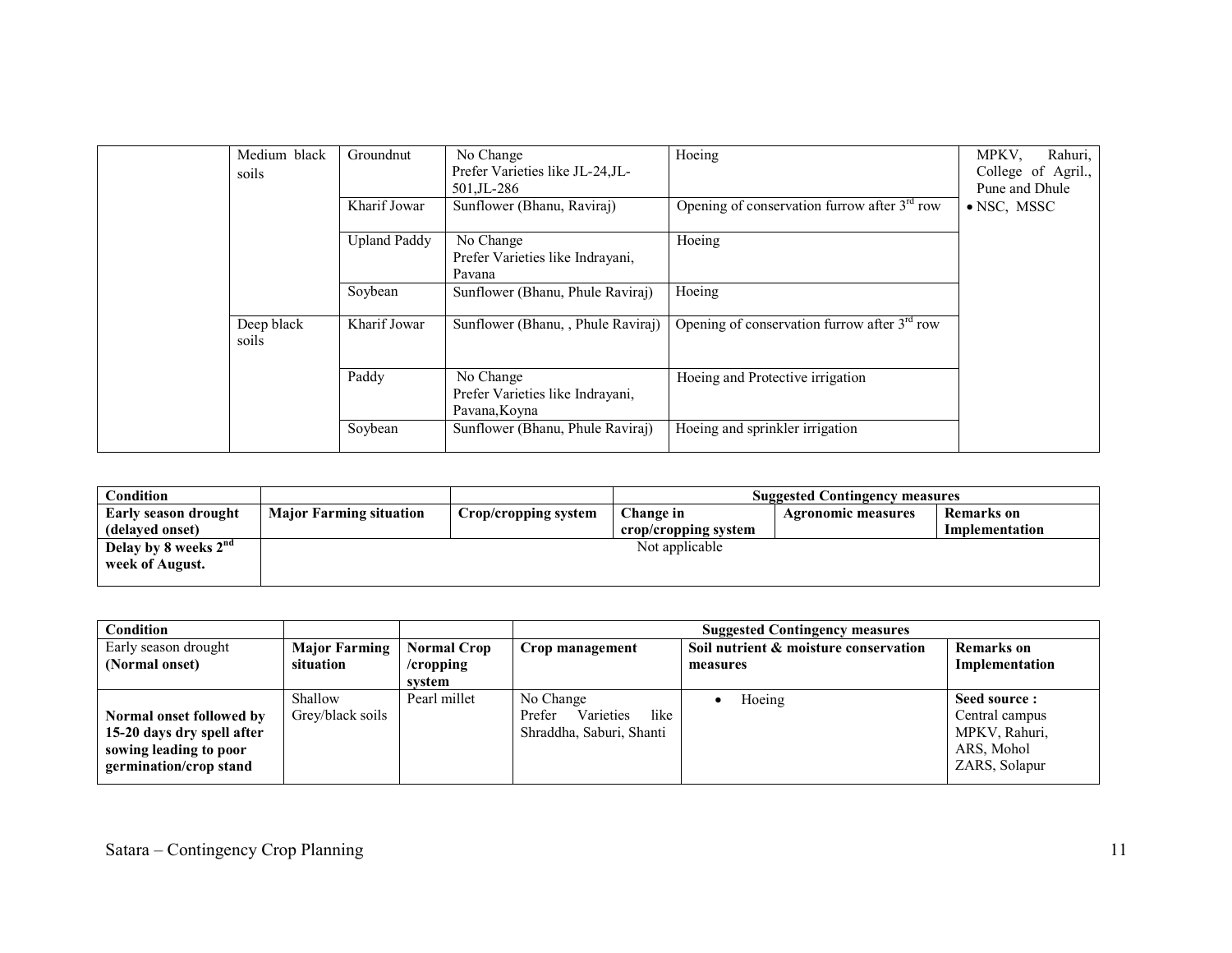| etc. | Medium black<br>soils | Groundnut           | No Change<br>Prefer Varieties like JL-<br>24, JL-501, JL-286, TAG-<br>24 | Hoeing 20 DAS<br>$\bullet$                                                                 | <b>NSC</b><br><b>MSSC</b><br>NRCS, Solapur<br>MAU, Parbhani |
|------|-----------------------|---------------------|--------------------------------------------------------------------------|--------------------------------------------------------------------------------------------|-------------------------------------------------------------|
|      |                       | Kharif Jowar        | No Change                                                                | Kaolin spray $\omega$ 8 %<br>٠<br>Hoeing<br>Resowing if population is less<br>than 30 $\%$ |                                                             |
|      |                       | <b>Upland Paddy</b> | No Change<br>Prefer Varieties like<br>Indrayani, Pavana                  | Protective irrigation<br>٠                                                                 |                                                             |
|      |                       | Soybean             | No Change<br>Prefer Varieties like JS-<br>335, DS-228, JS 9305           | Hoeing<br>$\bullet$<br>Resowing If population is less<br>than 30 $\%$                      |                                                             |
|      | Deep black soils      | Kharif Jowar        | No Change<br>Prefer Varieties like CSH<br>14, 16, 17                     | Kaolin spray $\omega$ 8 %<br>٠<br>Hoeing<br>Resowing If population is less<br>than 30 $\%$ |                                                             |
|      |                       | <b>Upland Paddy</b> | Indrayani, Pavana                                                        | Protective irrigation<br>٠                                                                 |                                                             |
|      |                       | Soybean             | No Change<br>Prefer Varieties like JS-<br>335, MACS-450                  | Hoeing<br>٠<br>Resowing If population is less<br>than 30 $\%$                              |                                                             |

| Condition                                                                 |                                   |                                           | <b>Suggested Contingency measures</b>                                |                                                   |                                                     |  |
|---------------------------------------------------------------------------|-----------------------------------|-------------------------------------------|----------------------------------------------------------------------|---------------------------------------------------|-----------------------------------------------------|--|
| Mid season drought<br>(long dry spell,<br>consecutive 2 weeks<br>rainless | <b>Major Farming</b><br>situation | <b>Normal Crop</b><br>$/$ cropping system | Crop management                                                      | Soil nutrient & moisture<br>conservation measures | <b>Remarks</b> on<br>Implementation                 |  |
| At vegetative stage                                                       | Shallow<br>Grey/black soils       | Pearl millet                              | No Change<br>Varieties<br>Prefer<br>like<br>Shraddha, Saburi, Shanti | Protective irrigation from available<br>sources   | Seed source with MSSC.<br>NSC and<br>ARS, K. Digraj |  |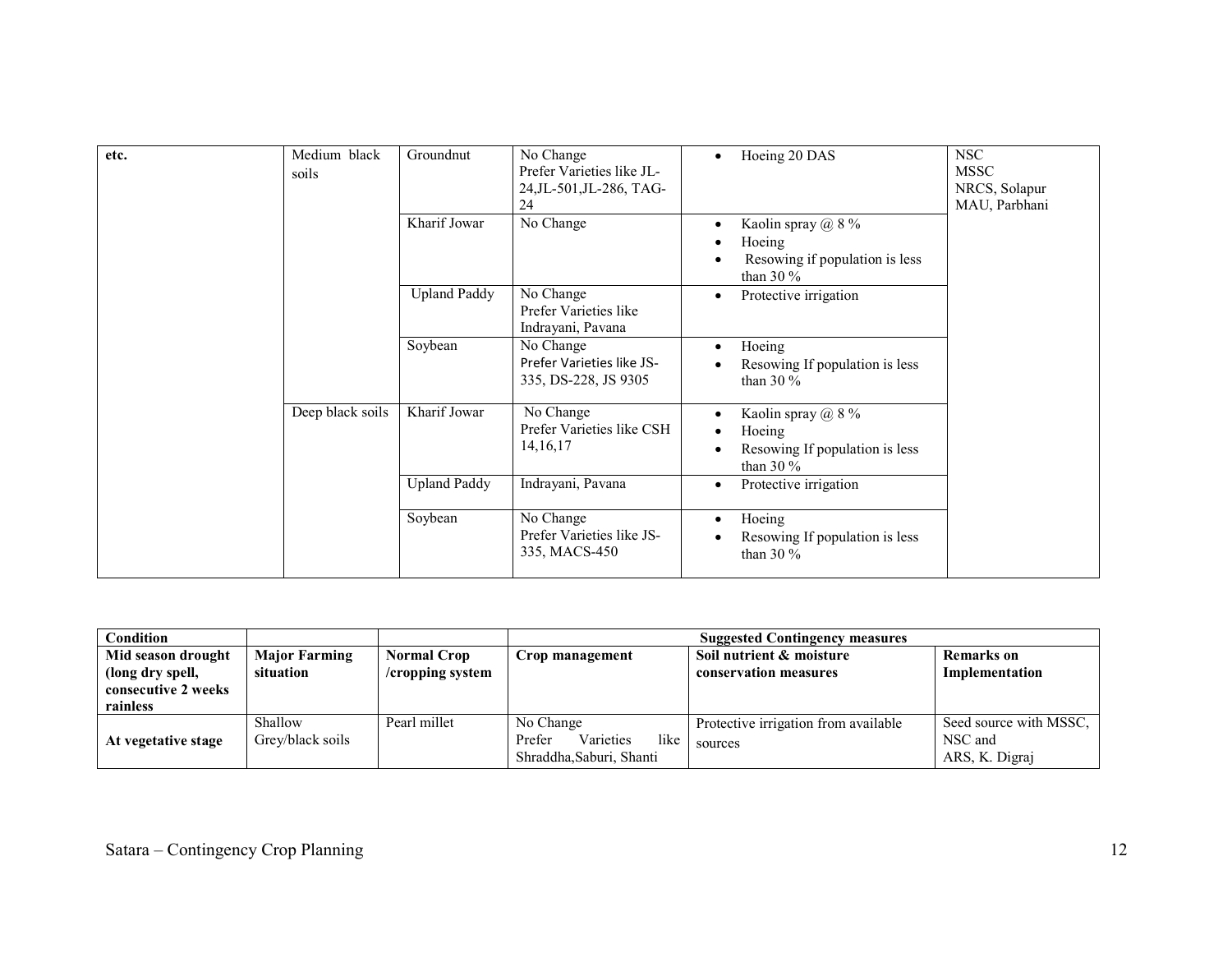| Medium black<br>soils | Groundnut           | No Change<br>Prefer Varieties like JL-24,<br>$JL-501$ ,<br>JL-286 | Protective irrigation from available<br>sources | ARS, Karad<br>MPKV, Rahuri |
|-----------------------|---------------------|-------------------------------------------------------------------|-------------------------------------------------|----------------------------|
|                       | Kharif Jowar        | No Change<br>Prefer Varieties like CSH<br>14, 16, 17              | Kaoline spray $(a)$ 8%                          |                            |
|                       | <b>Upland Paddy</b> | No Change<br>Prefer Varieties like<br>Indrayani, Pavana           | Protective irrigation from available<br>sources |                            |
|                       | Soybean             | No Change<br>Prefer Varieties like JS-<br>335, DS-228, JS 9305    | Protective irrigation from available<br>sources |                            |
| Deep black soils      | Kharif Sorghum      | No Change<br>Prefer Varieties like CSH<br>14, 16, 17              | Kaoline spray $\omega$ 8 %                      |                            |
|                       | <b>Upland Paddy</b> | No Change<br>Prefer Varieties like<br>Indrayani, Pavana           | Protective irrigation from available<br>sources |                            |
|                       | Soybean             | No Change<br>Prefer Varieties like JS-<br>335, DS-228, JS 9305    | Protective irrigation from available<br>sources |                            |

| Condition                        |                                   |                                              | <b>Suggested Contingency measures</b>      |                                                   |                                              |  |
|----------------------------------|-----------------------------------|----------------------------------------------|--------------------------------------------|---------------------------------------------------|----------------------------------------------|--|
| <b>Terminal drought</b>          | <b>Major Farming</b><br>situation | <b>Normal Crop</b><br>$/$ cropping<br>system | Crop management                            | Soil nutrient & moisture<br>conservation measures | <b>Remarks</b> on<br>Implementation          |  |
| (Early withdrawal of<br>monsoon) | Shallow<br>Grey/black soils       | Pearlmillet                                  | Harvest at physiological<br>maturity stage | $- -$                                             | Seed source with MSSC.<br>NSC and            |  |
|                                  | Medium black<br>soils             | Groundnut                                    | Protective irrigation                      | $-$                                               | ARS, K. Digraj<br>ARS, Karad<br>MPKV, Rahuri |  |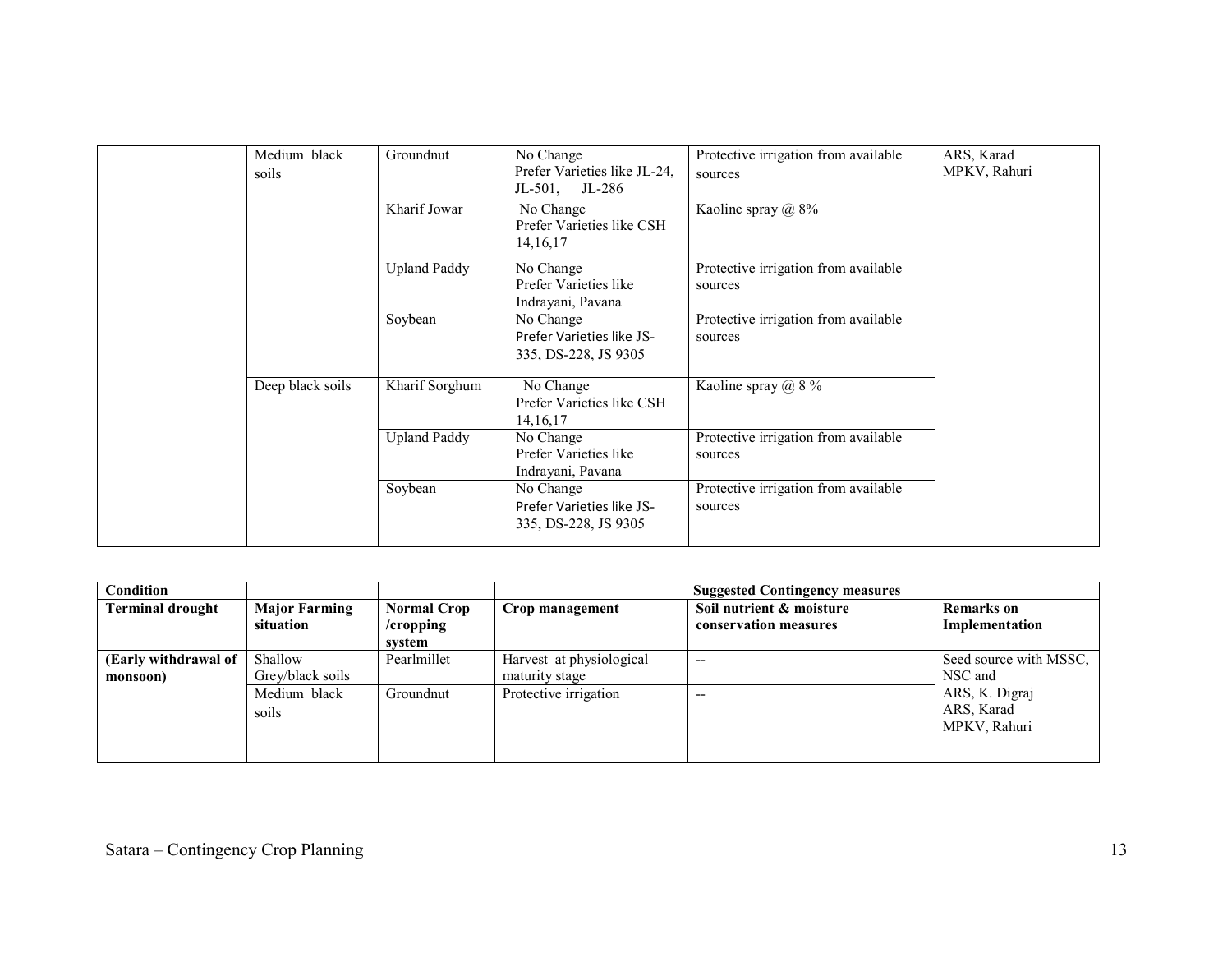|  |                  | Kharif Sorghum   | Harvest at physiological<br>maturity stage        | $\overline{\phantom{a}}$                             |  |
|--|------------------|------------------|---------------------------------------------------|------------------------------------------------------|--|
|  |                  |                  |                                                   |                                                      |  |
|  |                  | Paddy<br>Soybean | Protective irrigation<br>Harvest at physiological | $\overline{\phantom{a}}$<br>$\overline{\phantom{a}}$ |  |
|  |                  |                  | maturity stage                                    |                                                      |  |
|  | Deep black soils | Kharif Sorghum   | As above                                          | $-$                                                  |  |
|  |                  | Paddy            | Protective irrigation                             | $-$                                                  |  |
|  |                  | Soybean          | As above                                          | $\overline{\phantom{a}}$                             |  |

#### 2.1.2 Irrigated situation

| Condition                             |                                   |                                  | <b>Suggested Contingency measures</b>                    |                                               |                                              |  |
|---------------------------------------|-----------------------------------|----------------------------------|----------------------------------------------------------|-----------------------------------------------|----------------------------------------------|--|
|                                       | <b>Major Farming</b><br>situation | Normal Crop / Cropping<br>system | Change in crop /<br>cropping system<br>including variety | <b>Agronomic measures</b>                     | Remarks on<br>Implementation                 |  |
| Delayed release of<br>water in canals | Shallow Grey/black<br>soils       | Pearl millet                     | Pearl millet                                             | Hoeing and weeding                            | Seed source with MSSC.<br>NSC and            |  |
| due to low<br>rainfall<br><b>OR</b>   | Medium black<br>soils             | Groundnut                        | Groundnut                                                | Hoeing at 30 DAS and protective<br>irrigation | ARS, K. Digraj<br>ARS, Karad<br>MPKV, Rahuri |  |
| Limited release of<br>water in canals |                                   | Kharif Sorghum                   | Kharif Sorghum                                           | Hoeing                                        |                                              |  |
| due to low<br>rainfall                |                                   | Paddy                            | Paddy                                                    | Protective irrigation                         |                                              |  |
|                                       |                                   | Soybean                          | Soybean                                                  | As above                                      |                                              |  |
|                                       | Deep black soils                  | Kharif Sorghum                   | Kharif Sorghum                                           | Hoeing                                        |                                              |  |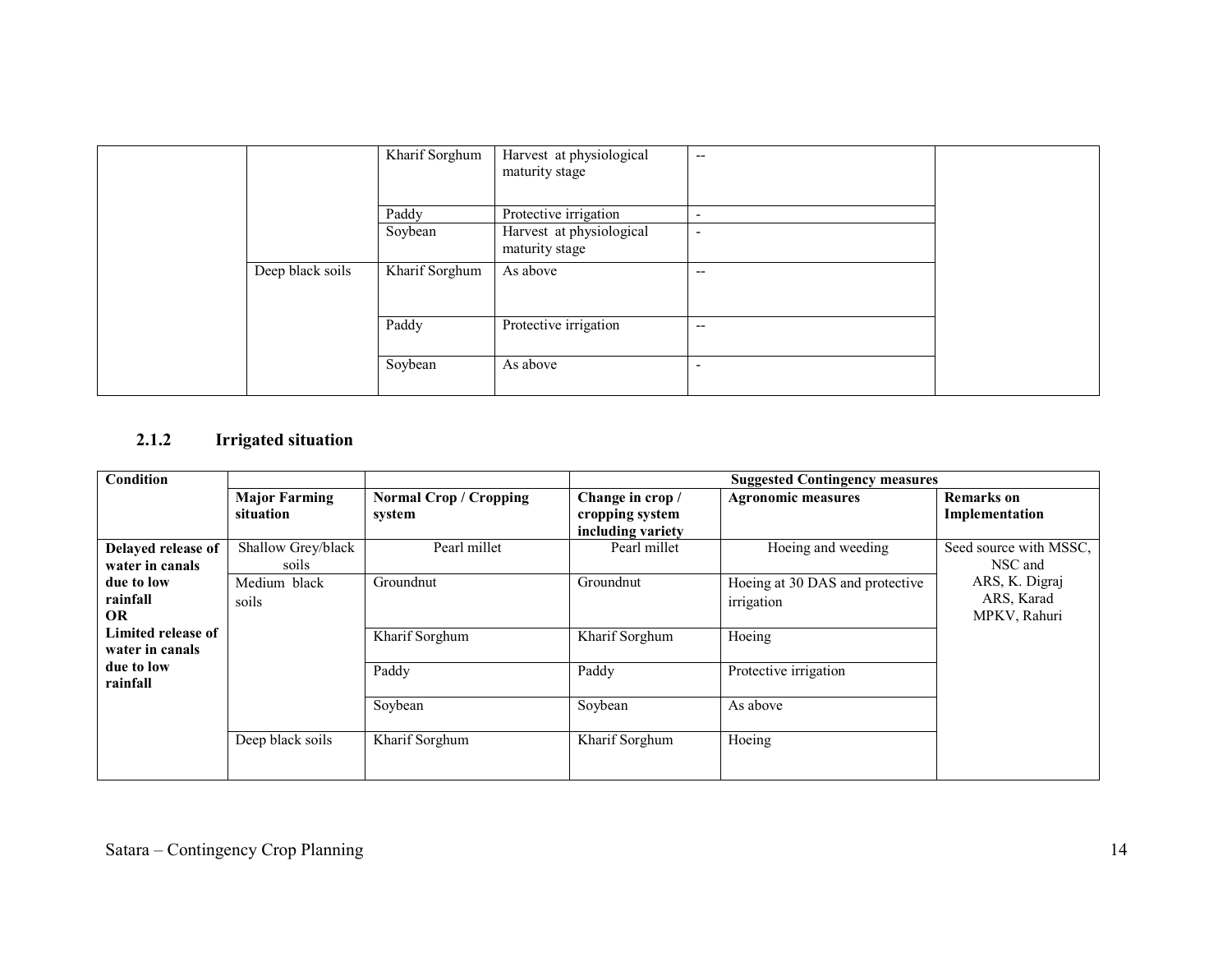| Condition |                                   |                                  | <b>Suggested Contingency measures</b>                    |                           |                                     |  |  |
|-----------|-----------------------------------|----------------------------------|----------------------------------------------------------|---------------------------|-------------------------------------|--|--|
|           | <b>Major Farming</b><br>situation | Normal Crop / Cropping<br>system | Change in crop /<br>cropping system<br>including variety | <b>Agronomic measures</b> | <b>Remarks</b> on<br>Implementation |  |  |
|           |                                   | Paddy                            | Paddy                                                    | Protective irrigation     |                                     |  |  |
|           |                                   | Soybean                          | Soybean                                                  | As above                  |                                     |  |  |

| Condition        |                      |                        | <b>Suggested Contingency measures</b> |                           |                   |  |  |
|------------------|----------------------|------------------------|---------------------------------------|---------------------------|-------------------|--|--|
|                  | <b>Major Farming</b> | Normal Crop / Cropping | Change in crop / cropping             | <b>Agronomic measures</b> | <b>Remarks</b> on |  |  |
|                  | situation            | system                 | svstem                                |                           | Implementation    |  |  |
| Non release of   |                      |                        | Not applicable                        |                           |                   |  |  |
| water in canals  |                      |                        |                                       |                           |                   |  |  |
| under delayed    |                      |                        |                                       |                           |                   |  |  |
| onset of monsoon |                      |                        |                                       |                           |                   |  |  |
| in catchment     |                      |                        |                                       |                           |                   |  |  |
|                  |                      |                        |                                       |                           |                   |  |  |

| Condition                                                                         |                               |                                  | <b>Suggested Contingency measures</b> |                           |                                     |  |  |
|-----------------------------------------------------------------------------------|-------------------------------|----------------------------------|---------------------------------------|---------------------------|-------------------------------------|--|--|
|                                                                                   | Major<br>Farming<br>situation | Normal Crop / Cropping<br>system | Change in crop / cropping<br>svstem   | <b>Agronomic measures</b> | <b>Remarks</b> on<br>Implementation |  |  |
| Lack of inflows into<br>tanks due to insufficient<br>/delayed onset of<br>monsoon |                               |                                  | Not applicable                        |                           |                                     |  |  |

| Condition                   |                                   |                                       | <b>Suggested Contingency measures</b> |                           |                                   |  |  |
|-----------------------------|-----------------------------------|---------------------------------------|---------------------------------------|---------------------------|-----------------------------------|--|--|
|                             | <b>Major Farming</b><br>situation | <b>Normal Crop/Cropping</b><br>system | Change in crop / cropping system      | <b>Agronomic measures</b> | Remarks on<br>Implementation      |  |  |
| Insufficient<br>groundwater | Shallow soils                     | Pearl millet                          | Pearl millet                          | Hoeing and weeding        | Seed source with MSSC,<br>NSC and |  |  |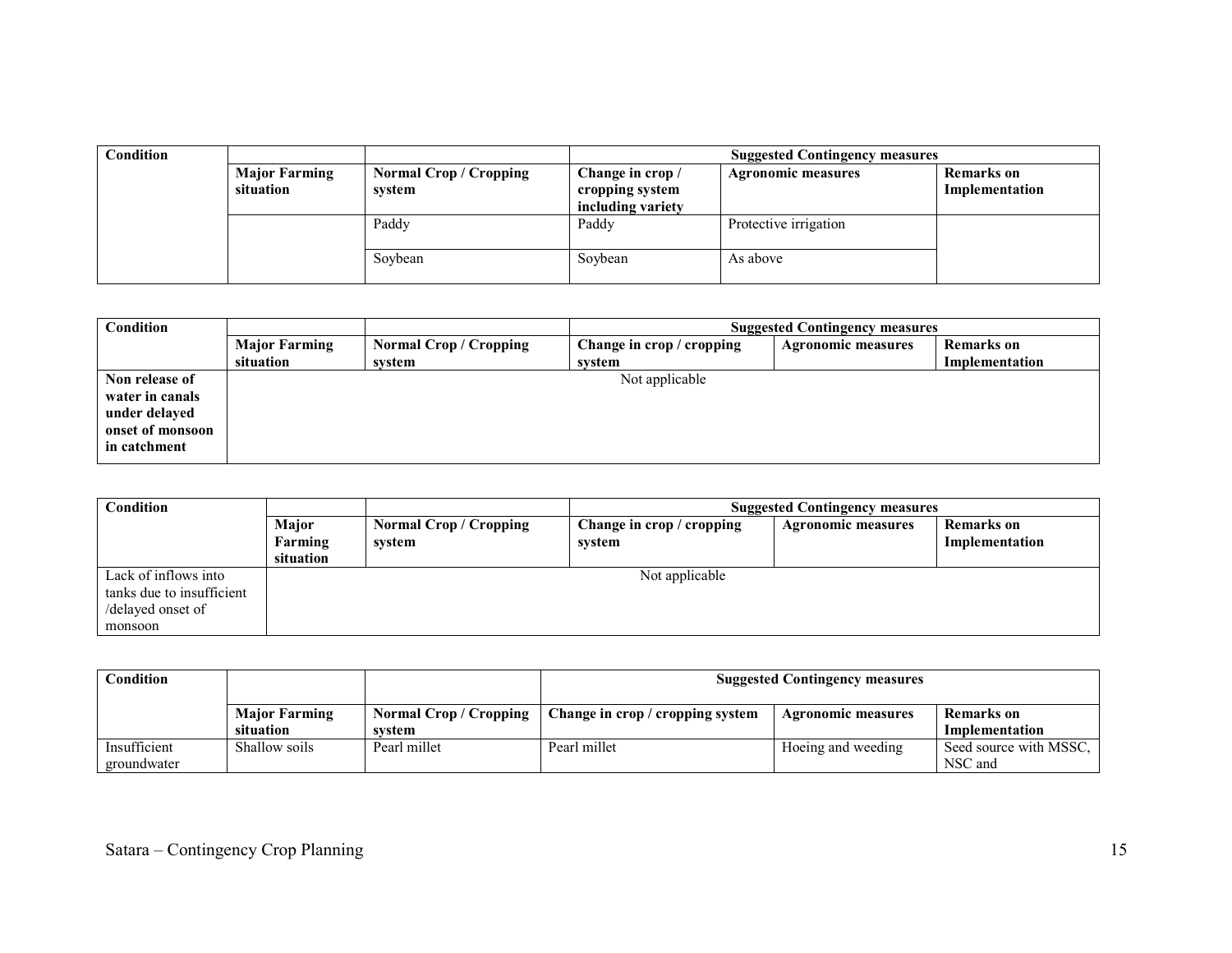| Condition                       |                                   | <b>Suggested Contingency measures</b>   |                                  |                                 |                                              |
|---------------------------------|-----------------------------------|-----------------------------------------|----------------------------------|---------------------------------|----------------------------------------------|
|                                 | <b>Major Farming</b><br>situation | <b>Normal Crop / Cropping</b><br>system | Change in crop / cropping system | <b>Agronomic measures</b>       | <b>Remarks</b> on<br>Implementation          |
| recharge due to<br>low rainfall | Medium soils                      | Groundnut                               | Groundnut                        | Sprinkler irrigation,<br>Hoeing | ARS, K. Digraj<br>ARS, Karad<br>MPKV, Rahuri |
|                                 |                                   | Kharif Sorghum                          | Sunflower (Bhanu, Phule Raviraj) | Hoeing                          |                                              |
|                                 |                                   | Paddy                                   | Paddy                            | Sprinkler irrigation            |                                              |
|                                 |                                   | Soybean                                 | Sunflower (Bhanu, Phule Raviraj) | Sprinkler irrigation            |                                              |
|                                 | Deep soil                         | Kharif Sorghum                          | Sunflower (Bhanu, Phule Raviraj) | As above                        |                                              |
|                                 |                                   | Paddy                                   | Paddy                            | Sprinkler irrigation            |                                              |
|                                 |                                   | Soybean                                 | Sunflower (Bhanu, Phule Raviraj) | Hoeing and weeding              |                                              |

#### 2.2 Unusual rains:

| Condition                                                               | Suggested contingency measure |                        |                                            |                                    |  |
|-------------------------------------------------------------------------|-------------------------------|------------------------|--------------------------------------------|------------------------------------|--|
| Continuous high rainfall in a<br>short span leading to water<br>logging | Vegetative stage              | Flowering stage        | Crop maturity stage                        | Post harvest                       |  |
| Paddy                                                                   | Drain out excess water        | Drain out excess water | Harvest at physiological<br>maturity stage | Harvest $&$ dry in drying<br>shade |  |
| Pearl millet                                                            | As above                      | As above               | As above                                   | As above                           |  |
| Kharif Sorghum                                                          | As above                      | As above               | As above                                   | As above                           |  |
| Soybean                                                                 | As above                      | As above               | As above                                   | As above                           |  |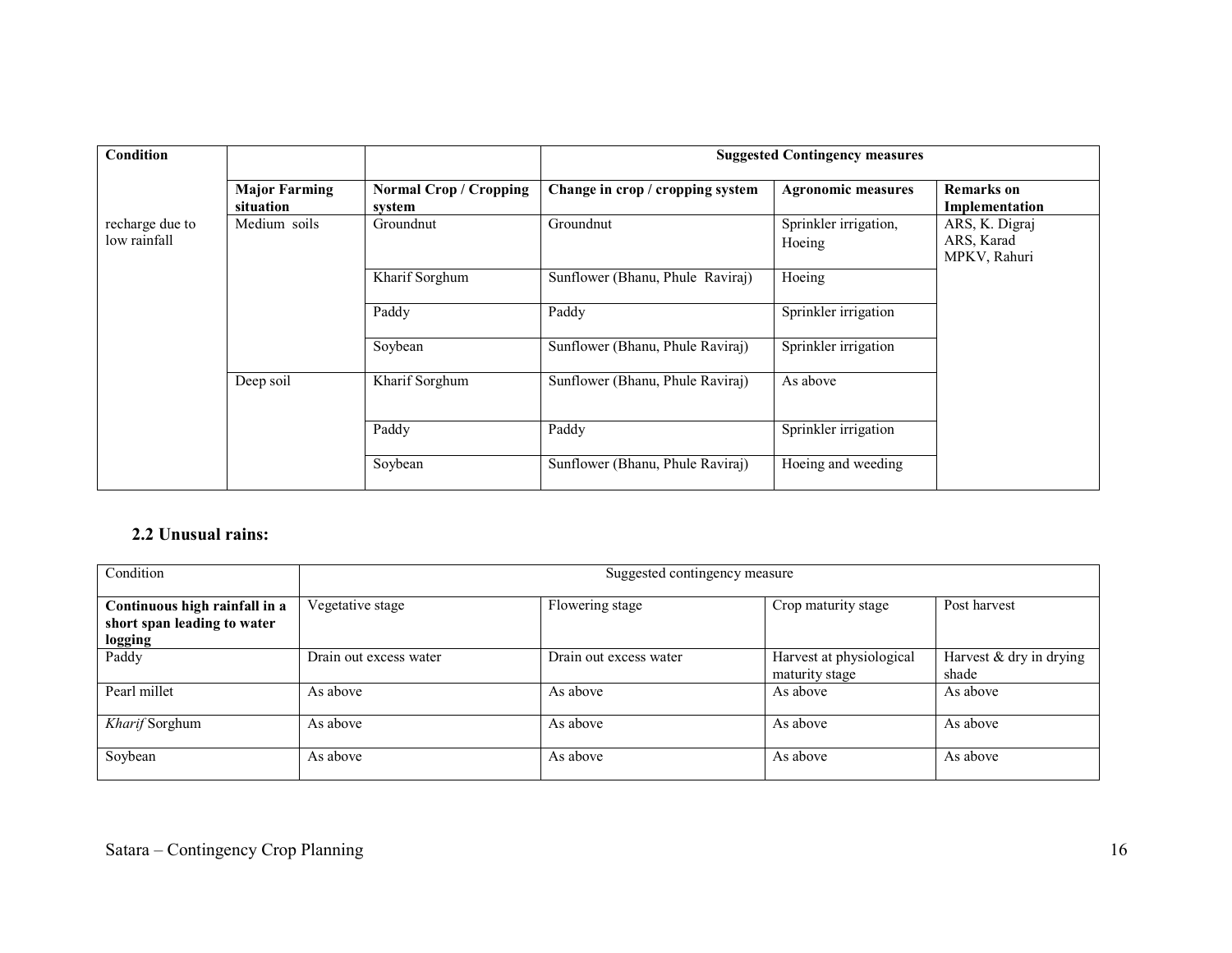| Groundnut      | As above                                                          | As above                              | As above                                   | As above                         |  |  |  |  |
|----------------|-------------------------------------------------------------------|---------------------------------------|--------------------------------------------|----------------------------------|--|--|--|--|
| Horticulture   |                                                                   |                                       |                                            |                                  |  |  |  |  |
| Mango          | Drain out excess water                                            | Drain out excess water                | Immediate harvesting & marketing           |                                  |  |  |  |  |
| Grapes         | As above                                                          | As above                              | As above                                   |                                  |  |  |  |  |
| Banana         | As above                                                          | As above                              | As above                                   |                                  |  |  |  |  |
|                | Heavy rainfall with high speed winds in a short span <sup>2</sup> |                                       |                                            |                                  |  |  |  |  |
| Paddy          | Drain out excess water                                            | Drain out excess water                | Harvest at physiological<br>maturity stage | Harvest & dry in drying<br>shade |  |  |  |  |
| Pearl millet   | As above                                                          | As above                              | As above                                   | As above                         |  |  |  |  |
| Kharif Sorghum | As above                                                          | As above                              | As above                                   | As above                         |  |  |  |  |
| Soybean        | As above                                                          | As above                              | As above                                   | As above                         |  |  |  |  |
| Sugarcane      | As above                                                          | As above                              | Drain out excess water                     | ÷,                               |  |  |  |  |
| Horticulture   |                                                                   |                                       |                                            |                                  |  |  |  |  |
| Mango          | Drain out excess water<br>and staking                             | Drain out excess water<br>and staking | Early harvest & marketing                  |                                  |  |  |  |  |
| Grapes         | As above                                                          | As above                              | $-$                                        | $\overline{\phantom{a}}$         |  |  |  |  |

| Outbreak of pests and diseases | Vegetative stage                                                              | Flowering stage              | Crop maturity stage | Post harvest |
|--------------------------------|-------------------------------------------------------------------------------|------------------------------|---------------------|--------------|
| due to unseasonal rains        |                                                                               |                              |                     |              |
| Sugarcane                      | Insect pests                                                                  | Insect pests                 |                     |              |
|                                | <b>Stem Borer and white grubs:</b> Soil   Top shoot borer: Soil application   |                              |                     |              |
|                                | application of 10 G Phorate 20 kg/ha $\vert$ of 10 G Phorate 20 kg/ha or dust |                              |                     |              |
|                                | or dust Endosulphan 4% 50 kg/ha or   Endosulphan 4% 50 kg/ha or 20%           |                              |                     |              |
|                                | 20% Chloropyriphos 5 lit in 1000 lit   Chloropyriphos 5 lit in 1000 lit of    |                              |                     |              |
|                                | of water through water channal.                                               | water through water channal. |                     |              |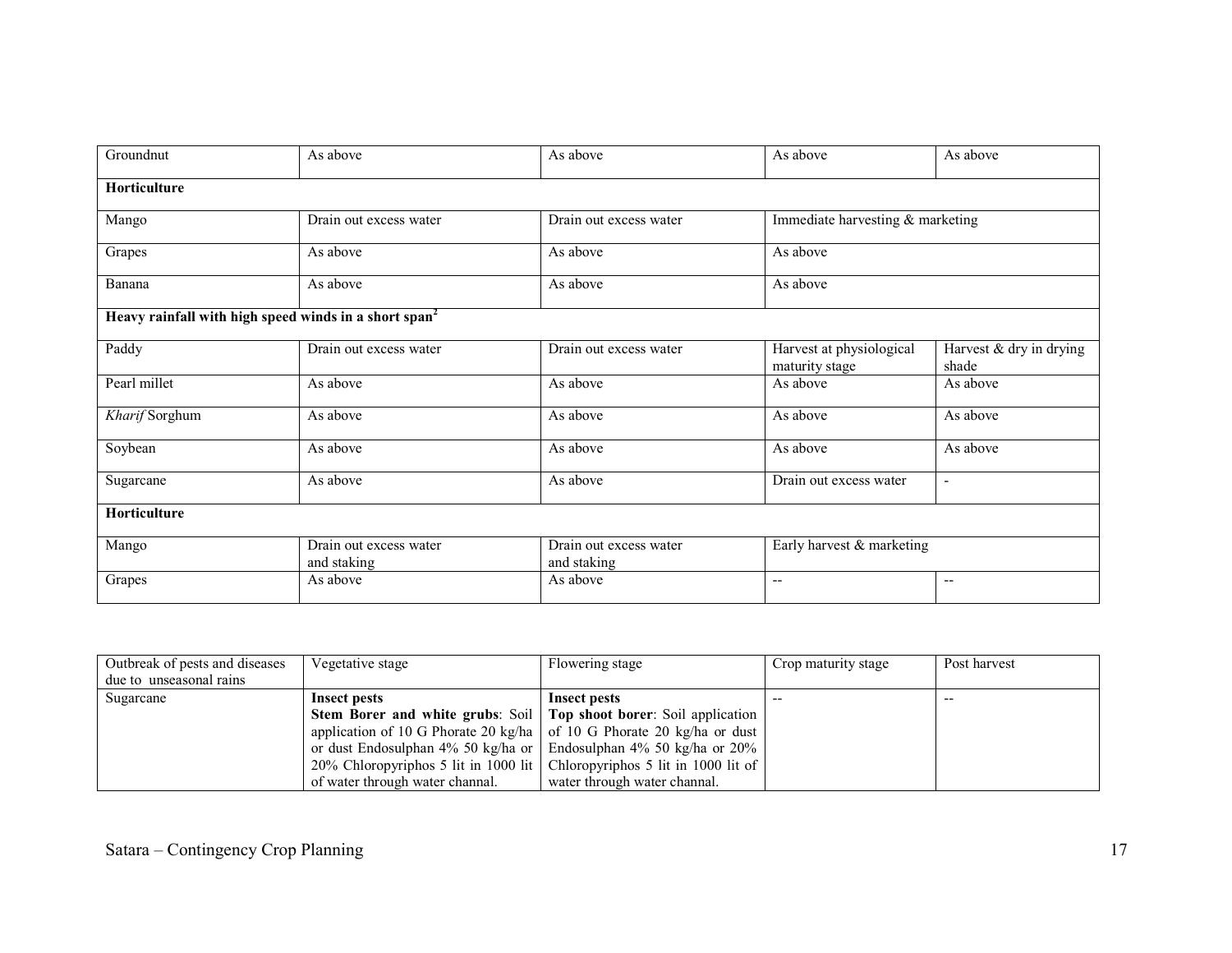| Groundnut | <b>Diseases</b><br><b>Leaf spot &amp; Rust</b> – Spray Mancozeb                                                                                                                                             | White Wooly aphid: Phorate 10G<br>15 kg/ha or spray Methyl dematon<br>25 EC 1.5 ml/L or Diamethoate<br>$30\%$ 1.5ml/L<br><b>Diseases</b><br><b>Leaf spot &amp; Rust</b> – Spray | $\overline{\phantom{a}}$ | Proper drying for control<br>of Aspergillus |
|-----------|-------------------------------------------------------------------------------------------------------------------------------------------------------------------------------------------------------------|---------------------------------------------------------------------------------------------------------------------------------------------------------------------------------|--------------------------|---------------------------------------------|
|           | 75 WP 0.25 % or Carbendenzim<br>50WP 0.1 %                                                                                                                                                                  | Mancozeb 75 WP 0.25 % or<br>Carbendenzim 50WP $0.1\%$                                                                                                                           |                          |                                             |
|           | <b>Insect pests</b><br>Thrips & Jassids: Spraying of<br>Dimethoate 1 ml/L or Methyl<br>dematon1 ml/L                                                                                                        | Leaf Roller: Spraying of<br>Quinolphos 25 EC 2 ml/L                                                                                                                             | $-$                      | $-$                                         |
| Sorghum   | <b>Insect pests</b><br><b>Shootfly:</b> Installation of fishmeal<br>traps, Spraying of endosulphan 1.5<br>ml/L<br>Stem Borer: Spraying of<br>endosulphan 1.5 ml /L                                          | <b>Stem Borer:</b> Spraying of<br>chloropyriphos 2ml /L or<br>enosulphon 2 ml/l                                                                                                 |                          |                                             |
| Chickpea  | <b>Insects pests:</b><br>Aphids/Jassids: Spraying of<br>dimethoade 1 ml/L<br>Diseases:<br>Wilt/ Root rot - Treat seed with<br>carbendazim + mancozeb $(2 g)$<br>each/kg) or Phule Trichoderma 5<br>$g/kg$ . |                                                                                                                                                                                 |                          |                                             |

| Insect pests                                                                 | Insect pests                                                                                             |                          |       |
|------------------------------------------------------------------------------|----------------------------------------------------------------------------------------------------------|--------------------------|-------|
| <b>Heliothis</b> : Spray 5 % NSE                                             | <b>Heliothis</b> : Installation of Pheromone<br>traps<br>Spray 5 % NSE followed by<br>Endosulphan 2 ml/L |                          |       |
| Insect pests-                                                                | <b>Insect pests-</b>                                                                                     |                          |       |
| Spodoptera/Hairy caterpillar/semi looper:<br>Installation of pheromane traps | caterpillar/semi<br>Spodoptera/Hairy<br>looper:                                                          | $\overline{\phantom{a}}$ | $- -$ |
| DustMethyl parathion 2% or Quinolphos                                        | Installation of pheromane traps                                                                          |                          |       |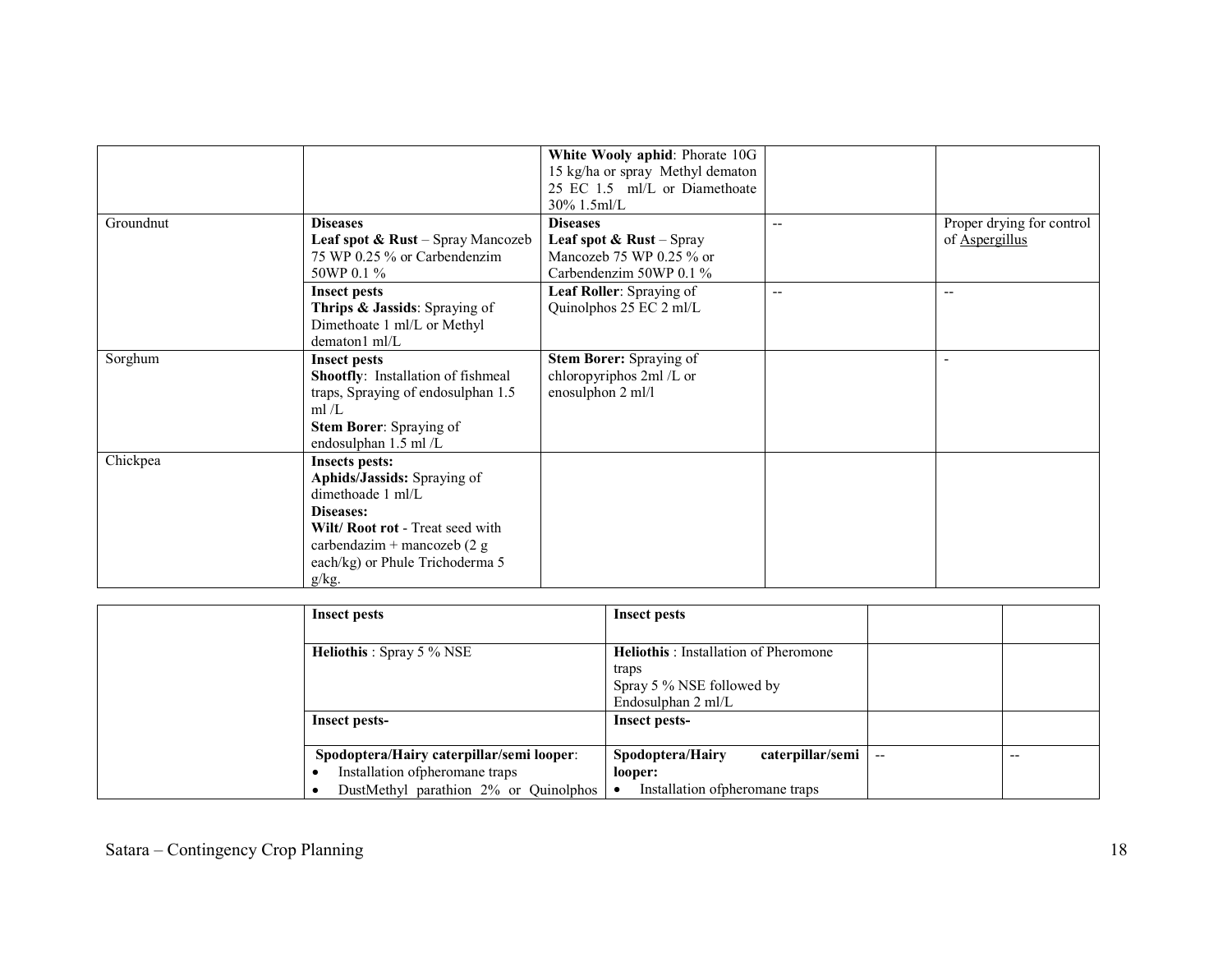|         | 1.5 % or Endosulphon 4% dust $@$ 20kg/ha.<br>Spraying of Chloropyriphos 2 ml/L or<br>spraying of Endosulphan 35 EC 2 ml/L                                                                            | parathion<br>DustMethyl<br>$2\%$<br><sub>or</sub><br>Quinolphos 1.5 % or Endosulphon<br>4% dust @ 20kg /ha.<br>Spraying of Chloropyriphos 2 ml/or<br>L or spraying of Endosulphan 35 EC<br>$2 \text{ ml/L}$           |                                                   |  |
|---------|------------------------------------------------------------------------------------------------------------------------------------------------------------------------------------------------------|-----------------------------------------------------------------------------------------------------------------------------------------------------------------------------------------------------------------------|---------------------------------------------------|--|
| Soybean | <b>Diseases</b>                                                                                                                                                                                      | <b>Diseases</b>                                                                                                                                                                                                       | <b>Diseases</b>                                   |  |
|         | Root rot/collar rot-Treat seed with carbendazim<br>$+$ mancozeb (2 g each/kg) or Phule Trichoderma<br>5 g/kg.                                                                                        | $Rust -$<br>Early sowing in last week of may<br>Use of disease resistant variety<br>Spraying the crop with<br>Propiconazole $\omega$ , 0.1%                                                                           | Charcoal rot-<br>Provide protective<br>irrigation |  |
|         | <b>Insect pests-</b>                                                                                                                                                                                 | <b>Insect pests-</b>                                                                                                                                                                                                  |                                                   |  |
|         | Spodoptera/Hairy caterpillar:<br>DustMethyl parathion 2% or Quinolphos<br>1.5 % or Endosulphon 4% dust @ 20kg/ha.<br>Spraying of Chloropyriphos 2 ml/or L or<br>spraying of Endosulphan 35 EC 2 ml/L | Spodoptera/Hairy caterpillar:<br>DustMethyl parathion 2% or<br>Quinolphos 1.5 % or Endosulphon<br>4% dust @ 20kg /ha.<br>Spraying of Chloropyriphos 2 ml/or<br>L or spraying of Endosulphan 35 EC<br>$2 \text{ ml/L}$ |                                                   |  |

#### 2.3 Floods: Not applicable

### 2.4 Extreme events: Heat wave/Cold wave/Frost/Hailstorm/Cyclone : Not applicable

### 2.5 Contingent strategies for Livestock and Poultry in Satara District

### 2.5.1 Livestock

|                    | Suggested contingency measures                                                                                                                                                      |                                                                                 |                                 |  |  |
|--------------------|-------------------------------------------------------------------------------------------------------------------------------------------------------------------------------------|---------------------------------------------------------------------------------|---------------------------------|--|--|
|                    | Before the event <sup>8</sup>                                                                                                                                                       | During the event                                                                | After the event                 |  |  |
| <b>Drought</b>     |                                                                                                                                                                                     |                                                                                 |                                 |  |  |
| Feed and<br>fodder | Motivating the sugarcane farmers to convert green sugarcane   Harvest and use biomass of dried up crops   Encourage progressive farmers<br>tops in to silage by the end of February | (paddy/wheat/Sorghum/Bajra,/chickpea/ groundnut/ to grow multi cut fodder crops | sorghum/bajra/maize( $UP$<br>of |  |  |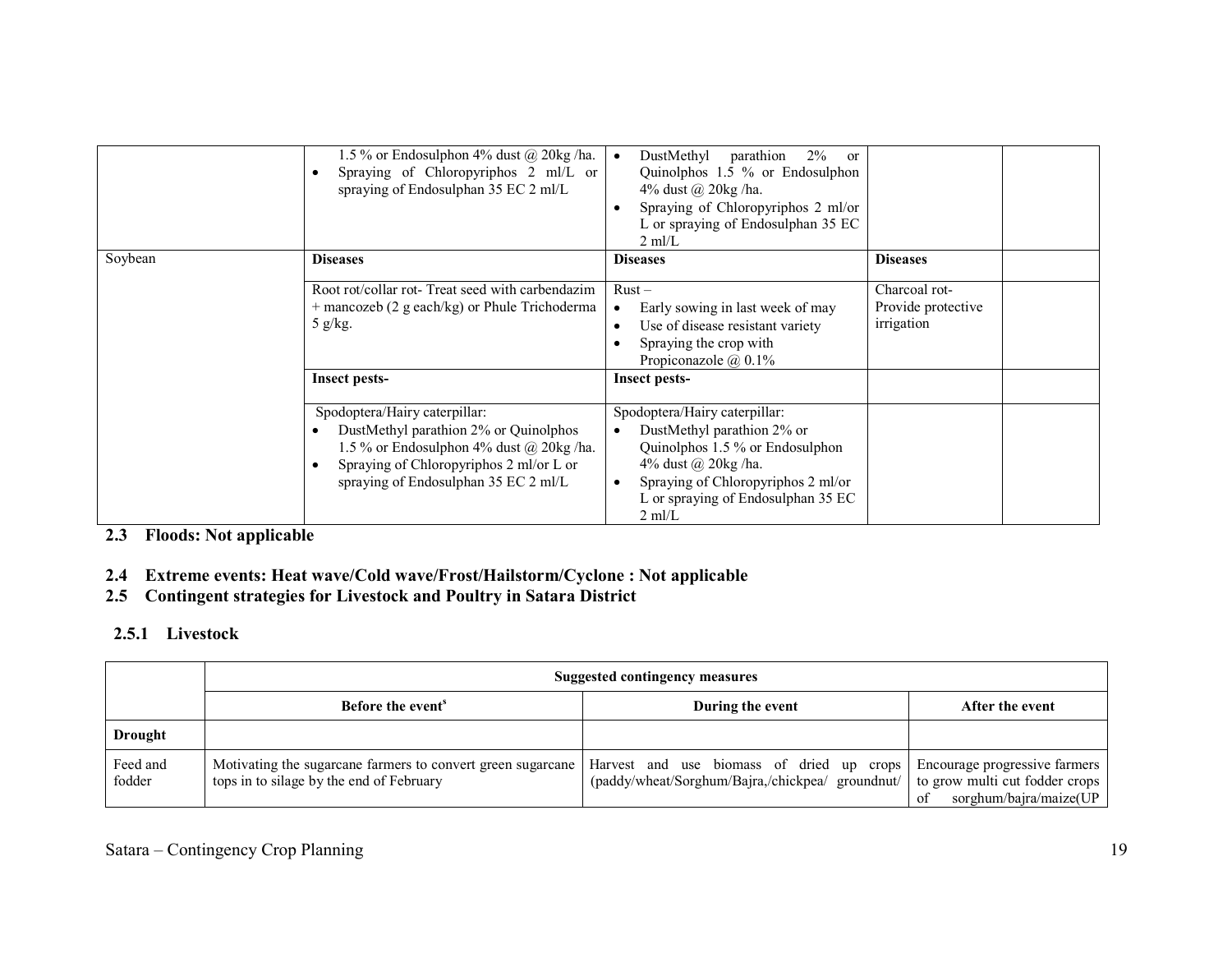| availability      | Collection of soya meal waste and groundnut cake for use as<br>feed supplement during drought<br>Sowing of cereals (Sorghum/Bajra) and leguminous crops<br>(Lucerne, Berseem, Horse gram, Cowpea) during North-East<br>monsoon under dry land system for fodder production.<br>Establishment of fodder bank at village level with available<br>dry fodder (paddy /wheat straw, Sorghum/Bajra stover,<br>groundnut haulms, sugarcane tops)<br>Development of silvopastoral models with Leucaena,<br>Glyricidia, Prosopis as fodder trees and Marvel, Madras<br>Anjan, Stylo, Desmanthus, etc., as under storey grass<br>Encourage fodder production with Sorghum – stylo-<br>Sorghum on rotation basis and also to cultivate short-term<br>fodder crops like sunhemp<br>Promote Azola cultivation at backyard<br>Formation of village Disaster Management Committee<br>Capacity building and preparedness of the stakeholders and<br>official staff for the drought/floods | soya) material as fodder<br>Use of unconventional and locally available cheap<br>feed ingredients especially soya meal waste and<br>groundnut cake and also sunflower heads for feeding<br>of livestock during drought<br>Harvest all the top fodder available (Subabul,<br>Glyricidia, Pipol, Prosopis etc) and feed the LS<br>during drought<br>Concentrate ingredients such as Grains, brans,<br>chunnies & oilseed cakes, low grade grains etc. unfit<br>for human consumption should be procured from<br>Govt. Godowns for feeding as supplement for high<br>productive animals during drought<br>Promotion of Horse gram as contingent crop and<br>harvesting it at vegetative stage as fodder<br>All the hay should be enriched with 2% Urea<br>molasses solution or 1% common salt solution and<br>fed to LS.<br>Encourage mixing available kitchen waste with dry | chari, MP chari, HC-136, HD-<br>2, GAINT BAJRA, L-74, K-<br>677, Ananad/African<br>Tall.<br>Kisan<br>composite,<br>Moti,<br>Manjari, B1-7 on their own<br>lands with input subsidy<br>Supply of quality seeds of<br>COFS 29, Stylo and fodder<br>slips of Marvel, Yaswant,<br>Jaywant, Napier, guinea grass<br>well before monsoon<br>Flushing the stock to recoup<br>Replenish the<br>feed<br>and<br>fodder banks |
|-------------------|---------------------------------------------------------------------------------------------------------------------------------------------------------------------------------------------------------------------------------------------------------------------------------------------------------------------------------------------------------------------------------------------------------------------------------------------------------------------------------------------------------------------------------------------------------------------------------------------------------------------------------------------------------------------------------------------------------------------------------------------------------------------------------------------------------------------------------------------------------------------------------------------------------------------------------------------------------------------------|----------------------------------------------------------------------------------------------------------------------------------------------------------------------------------------------------------------------------------------------------------------------------------------------------------------------------------------------------------------------------------------------------------------------------------------------------------------------------------------------------------------------------------------------------------------------------------------------------------------------------------------------------------------------------------------------------------------------------------------------------------------------------------------------------------------------------------------------------------------------------|--------------------------------------------------------------------------------------------------------------------------------------------------------------------------------------------------------------------------------------------------------------------------------------------------------------------------------------------------------------------------------------------------------------------|
| Drinking<br>water | Adopt various water conservation methods at village level to<br>improve the ground water level for adequate water supply.<br>Identification of water resources<br>Desilting of ponds<br>Rain water harvesting and create water bodies/watering<br>points (when water is scarce use only as drinking water for<br>animals)<br>Construction of drinking water tanks in herding<br>places/village junctions/relief camp locations<br>Community drinking water trough can be arranged in<br>shandies /community grazing areas                                                                                                                                                                                                                                                                                                                                                                                                                                                 | fodder while feeding to the milch animals<br>Adequate supply of drinking water.<br>Restrict wallowing of animals<br>in water<br>bodies/resources<br>Add alum in stagnated water bodies                                                                                                                                                                                                                                                                                                                                                                                                                                                                                                                                                                                                                                                                                     | Watershed<br>management<br>practices shall be promoted to<br>conserve the rainwater. Bleach<br>$(0.1\%)$ drinking water / water<br>sources<br>Provide clean drinking water                                                                                                                                                                                                                                         |
| Health and        | Procure and stock emergency medicines and                                                                                                                                                                                                                                                                                                                                                                                                                                                                                                                                                                                                                                                                                                                                                                                                                                                                                                                                 | vaccines for Carryout deworming to all animals entering into Keep close surveillance on                                                                                                                                                                                                                                                                                                                                                                                                                                                                                                                                                                                                                                                                                                                                                                                    |                                                                                                                                                                                                                                                                                                                                                                                                                    |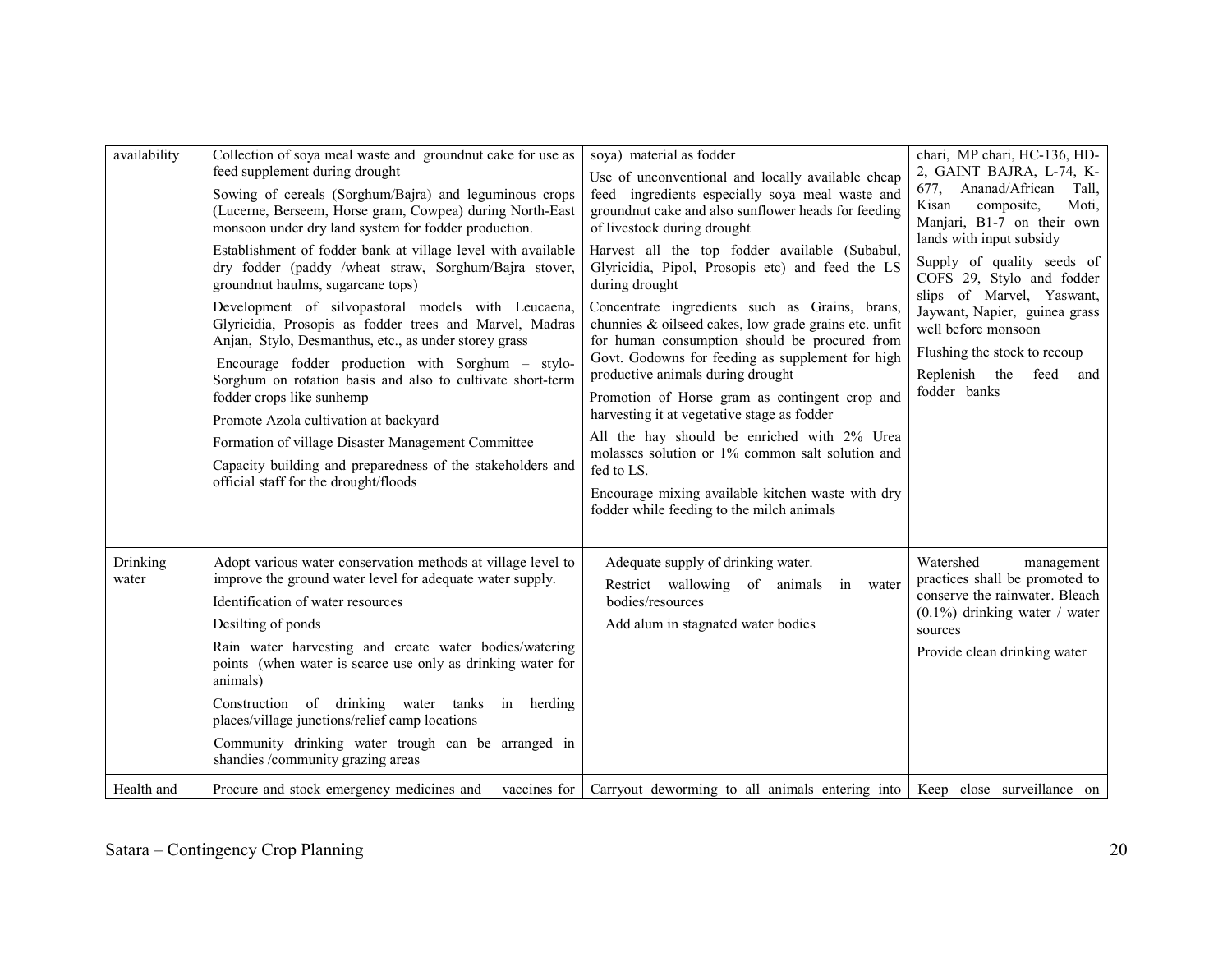| disease          | important endemic diseases of the area                                                                                          | relief camps                                                                     | disease outbreak.                                                                             |
|------------------|---------------------------------------------------------------------------------------------------------------------------------|----------------------------------------------------------------------------------|-----------------------------------------------------------------------------------------------|
| management       | All the stock must be immunized for endemic diseases of                                                                         | Identification and quarantine of sick animals                                    | vaccination<br>Undertake the                                                                  |
|                  | the area                                                                                                                        | Constitution of Rapid Action Veterinary Force                                    | depending on need                                                                             |
|                  | Surveillance and disease monitoring network to be<br>established at Joint Director (Animal Husbandry) office in<br>the district | Performing ring vaccination (8 km radius) in case of<br>any outbreak             | Keep the animal houses clean<br>disinfectants<br>and<br>spray<br>Farmers should be advised to |
|                  | Adequate refreshment training on draught management to<br>be given to VAS, Jr.VAS, LI with regard to health &                   | Restricting movement of livestock in case of any<br>epidemic                     | breed their milch animals<br>during July-September so that                                    |
|                  | management measures<br>Procure and stock multivitamins & area specific mineral                                                  | Tick control measures be undertaken to prevent tick<br>borne diseases in animals | the peak milk production does<br>not coincide with mid summer                                 |
|                  | mixture                                                                                                                         | Rescue of sick and injured animals and their<br>treatment                        |                                                                                               |
|                  |                                                                                                                                 | Organize with community, daily lifting of dung<br>from relief camps              |                                                                                               |
| <b>Floods</b>    |                                                                                                                                 | NA                                                                               |                                                                                               |
| Cyclone          |                                                                                                                                 | <b>NA</b>                                                                        |                                                                                               |
| <b>Heat wave</b> |                                                                                                                                 | <b>NA</b>                                                                        |                                                                                               |
| Cold wave        |                                                                                                                                 | <b>NA</b>                                                                        |                                                                                               |
| <b>Insurance</b> | Encouraging insurance of livestock                                                                                              | Listing out the details of the dead animals                                      | Submission<br>for<br>insurance<br>claim and availing insurance<br>benefit                     |
|                  |                                                                                                                                 |                                                                                  | Purchase of new productive<br>animals                                                         |

#### Vaccination schedule in small ruminants (Sheep & Goat)

| <b>Disease</b>                | <b>Season</b>                        |
|-------------------------------|--------------------------------------|
| Foot and mouth disease (FMD)  | Preferably in winter / autumn        |
| <b>PPR</b>                    | All seasons, preferably in June-July |
| Black quarter (BQ)            | May / June                           |
| Enterotoxaemia (ET)           | May                                  |
| Haemorrhagic septicaemia (HS) | March / June                         |
| Sheep pox (SP)                | December / march                     |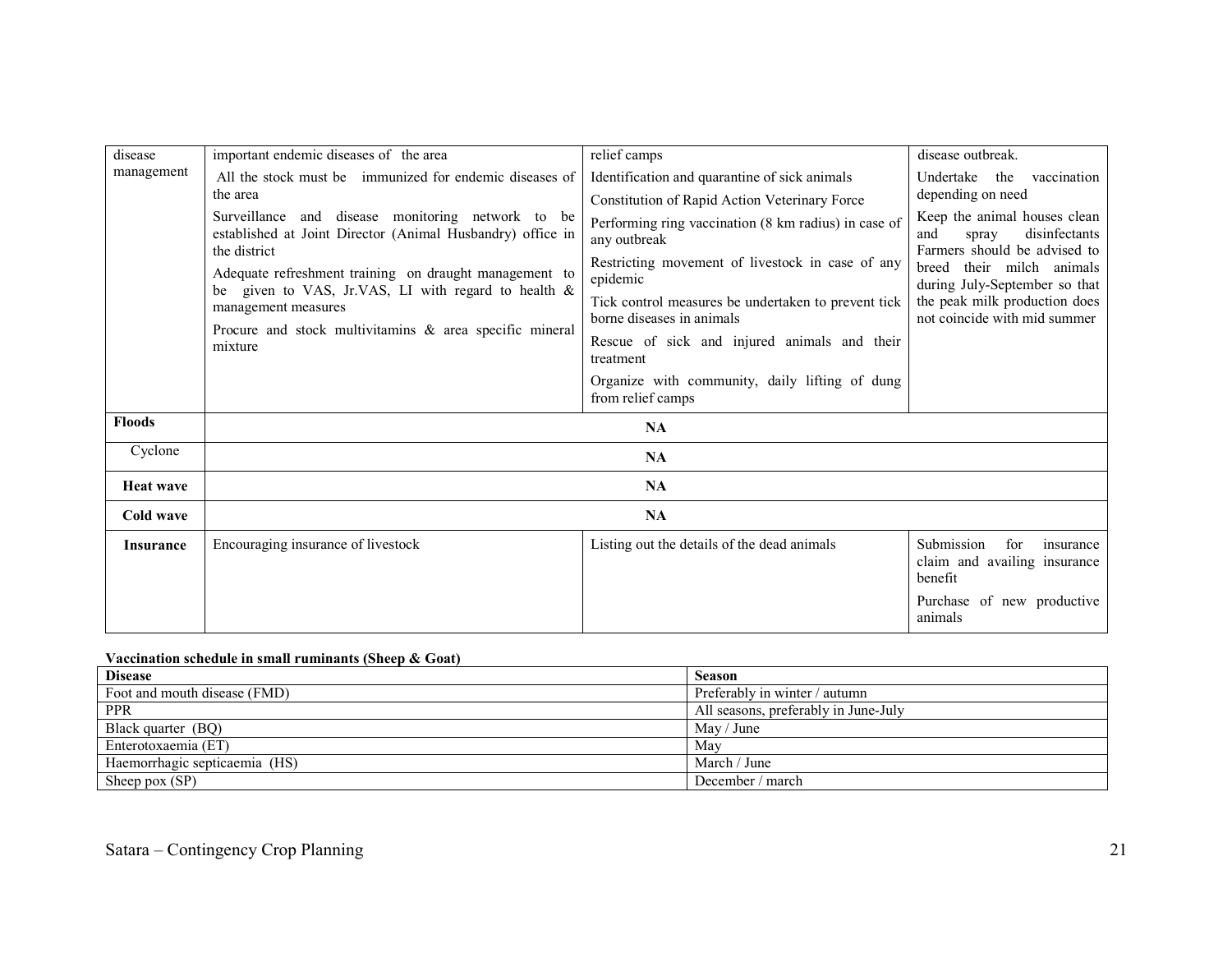#### Vaccination programme for cattle and buffalo:

| <b>Disease</b> | Age and season at vaccination     |
|----------------|-----------------------------------|
| Anthrax        | In endemic areas only, Feb to May |
| HS             | May to June                       |
| <b>BQ</b>      | May to June                       |
| <b>FMD</b>     | November to December              |
|                |                                   |

### 2.5.2 Poultry

|                               | <b>Suggested contingency measures</b>                                 |                                                                    |                                                                        |  |
|-------------------------------|-----------------------------------------------------------------------|--------------------------------------------------------------------|------------------------------------------------------------------------|--|
|                               | <b>Before the event</b>                                               | During the event                                                   | After the event                                                        |  |
| <b>Drought</b>                |                                                                       |                                                                    |                                                                        |  |
| Shortage of feed ingredients  | Storing of house hold grain like<br>maize, broken rice etc, in to use | Supplementation only for productive birds<br>with house hold grain | Supplementation to all survived birds                                  |  |
|                               | as feed in case of severe drought                                     | Supplementation of shell grit (calcium) for<br>laying birds        |                                                                        |  |
|                               |                                                                       | Culling of weak birds                                              |                                                                        |  |
| Drinking water                |                                                                       | Use water sanitizers or offer cool hygienic<br>drinking water      |                                                                        |  |
| Health and disease management | Culling of sick birds.                                                | Mixing of Vit. A, D, E, K and B-complex                            | Hygienic and sanitation of poultry house                               |  |
|                               | Deworming and<br>vaccination<br>against RD and IBD                    | including vit C in drinking water (5ml in one<br>litre water)      | Disposal of dead birds by burning /<br>burying with lime powder in pit |  |
| <b>Floods</b>                 | <b>NA</b>                                                             |                                                                    |                                                                        |  |
| Cyclone                       | <b>NA</b>                                                             |                                                                    |                                                                        |  |
| <b>Heat wave</b>              | <b>NA</b>                                                             |                                                                    |                                                                        |  |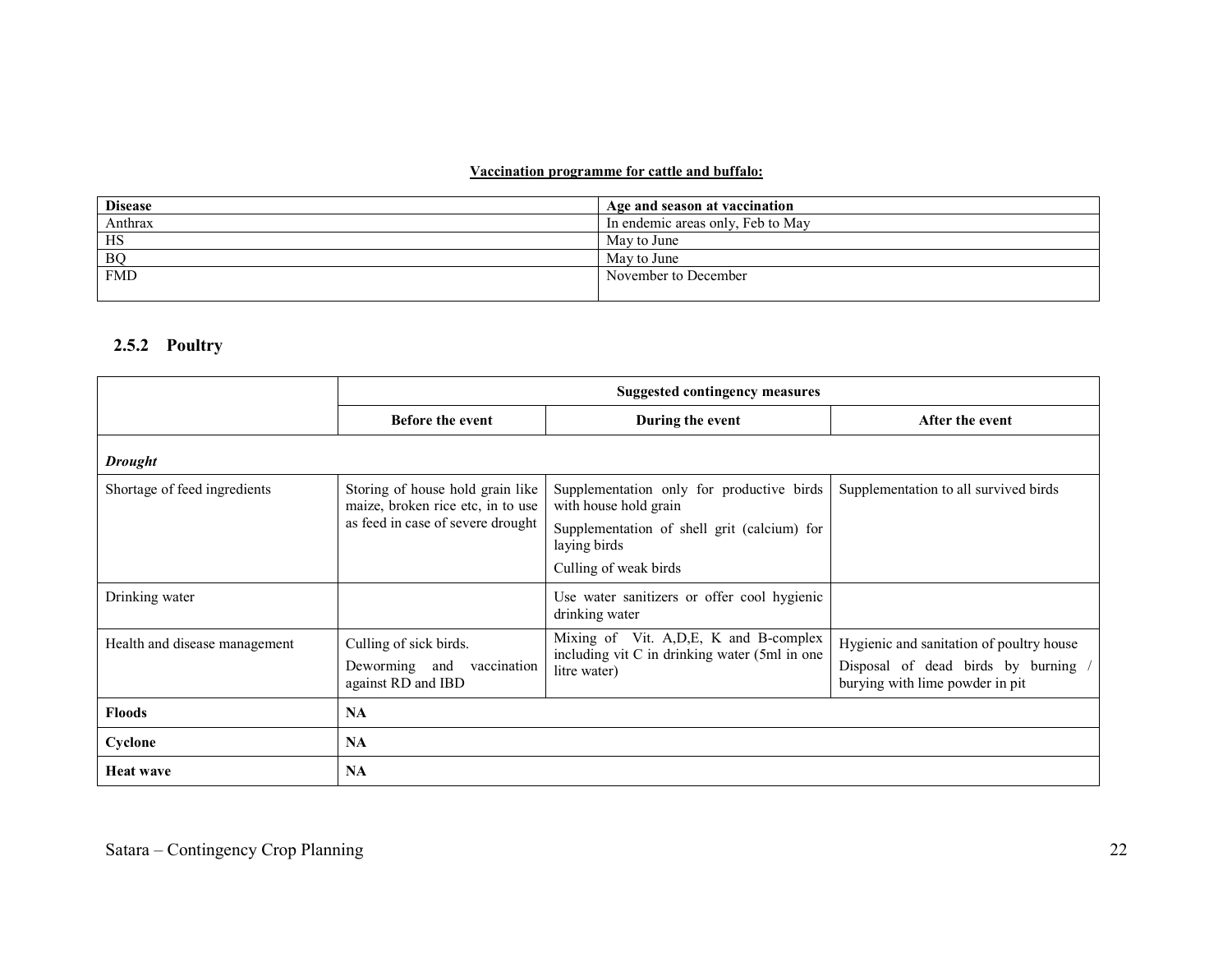| Cold wave | NA |
|-----------|----|
|           |    |

<sup>a</sup> based on forewarning wherever available

#### 2.5.3Fisheries/ Aquaculture

| <b>Measures suggested for</b> |                                                                                                 |                                                                                                 |                                                                                                       |
|-------------------------------|-------------------------------------------------------------------------------------------------|-------------------------------------------------------------------------------------------------|-------------------------------------------------------------------------------------------------------|
| Drought                       |                                                                                                 |                                                                                                 |                                                                                                       |
| A. Capture                    |                                                                                                 |                                                                                                 |                                                                                                       |
| <b>Inland</b>                 |                                                                                                 |                                                                                                 |                                                                                                       |
| i) Shallow water depth due    | 1. Proper planning of water storage                                                             | 1. Maintenance<br>$\sigma$<br>dams<br>$\&$                                                      | 1. Regular desiltation of reservoirs & dams.                                                          |
| to insufficient rains/inflows | 2. Conservation & development of water<br>resources by construction of reservoirs $\&$<br>dams. | reservoirs to avoid leakage &<br>to control theft of water.<br>2. Proper use of water resources | 2. Govt. should<br>make<br>laws<br>on water<br>conservation.<br>3. To develop demand oriented system. |
|                               | 3. Avoid<br>seepage losses by lining the<br>canals.                                             | on priority base.<br>3.Add water in shallow water                                               | 4. Govt. should make laws to stop<br>deforestation.                                                   |
|                               | 4. Adopt rain water harvest techniques.                                                         | pond.                                                                                           | 5. Need based monitoring through research                                                             |
|                               | 5. Farmer's organizations, water users $\&$                                                     | 4. Use stored water.                                                                            | plan.                                                                                                 |
|                               | private sectors should be involved in                                                           | 5. Use surface water flow.                                                                      | 6. Intensive forestation program.                                                                     |
|                               | construction, operation & maintenance of                                                        | 6. Divert water from unutilized                                                                 | 7. Augmentation of surface water flow.                                                                |
|                               | irrigation system.                                                                              | areas.                                                                                          | 8. Strengthening of water reservoirs.                                                                 |
|                               | 6. To make people aware about                                                                   | 7. Utilize canal water.                                                                         | 9. Rain water harvesting.                                                                             |
|                               | conservation of water.                                                                          | 8. Aeration of water in                                                                         | 10. Compensation claims.                                                                              |
|                               | 7. Critical analysis of long range a Forecast                                                   | ponds/reservoirs.                                                                               | 11. Prepare vulnerability map and place it to                                                         |
|                               | data.                                                                                           |                                                                                                 | management committee                                                                                  |
|                               | 8. Storage of water.                                                                            |                                                                                                 |                                                                                                       |
|                               | 9. A forestation program.                                                                       |                                                                                                 |                                                                                                       |
|                               | Conservation of<br>10.                                                                          |                                                                                                 |                                                                                                       |
|                               | rivers/reservoir/ponds.                                                                         |                                                                                                 |                                                                                                       |
|                               | Re-excavation of local<br>canals<br>and                                                         |                                                                                                 |                                                                                                       |
|                               | reservoirs.                                                                                     |                                                                                                 |                                                                                                       |
| ii) Changes in Water          | Storage of water disinfectant such as                                                           | Provision of water<br>$\mathbf{1}$ .                                                            | Removal of runoff from land by proper                                                                 |
| Quality                       | chlorine, alum etc. at district level.                                                          | filtration system for the                                                                       | means before decomposition.                                                                           |
|                               | 2. Prohibit dumping of solid, liquid and                                                        | ponds to overcome the                                                                           | Supply of water filtration system even                                                                |
|                               | waste in water sources.                                                                         | water contamination-                                                                            | after the event $&$ creating awareness in                                                             |
|                               | 3. Preparedness with stocks of chemicals,                                                       | 2. Use disinfectants and                                                                        | farmers.                                                                                              |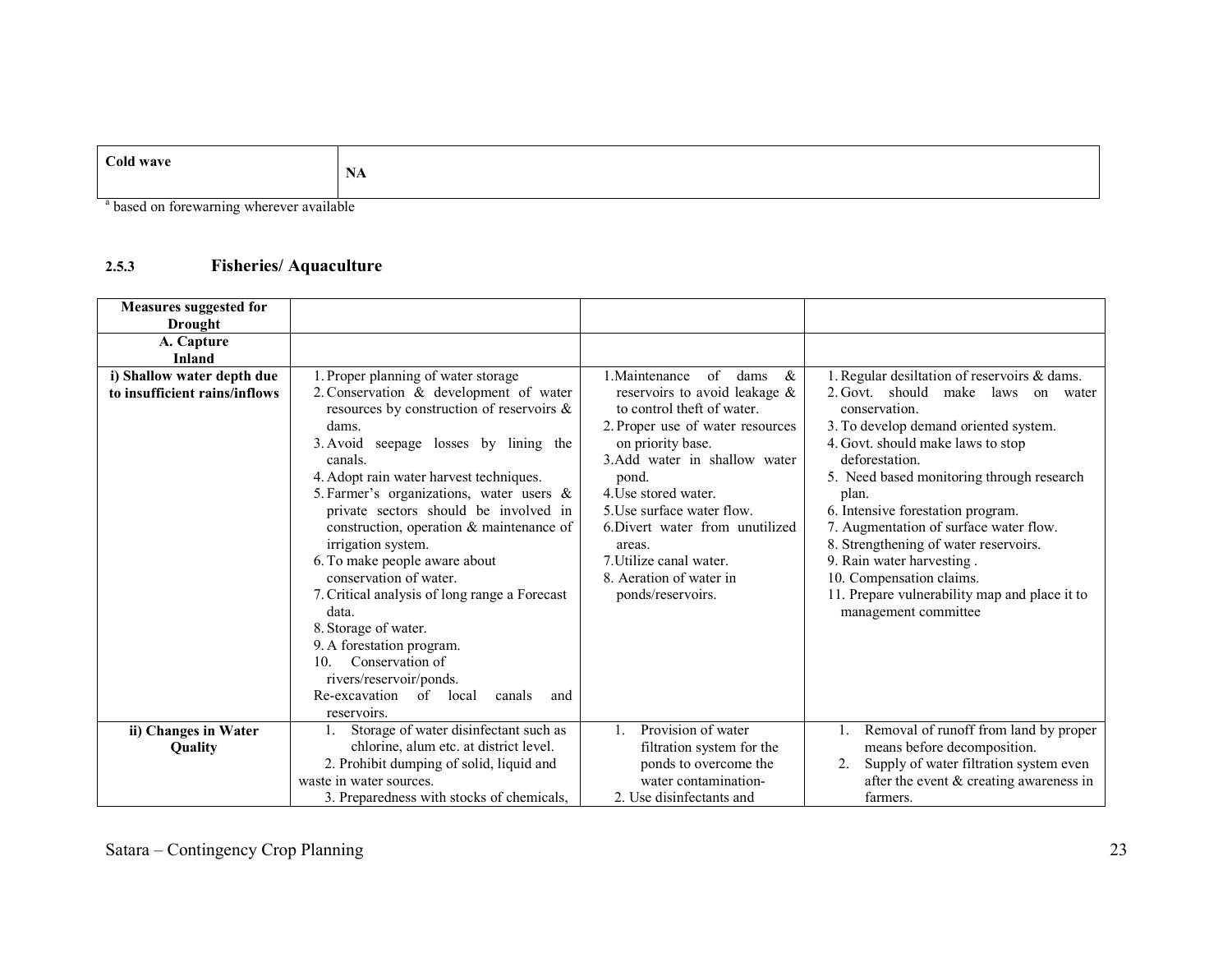|                                                                       | disinfectants and therapeutic drugs.                                                                                                                                                                                                                                                                                                                                                                                                                                                                                                                                 | therapeutic drugs.<br>3. Adoption of bio-remedial<br>measures                                                                                                                                                                                                                                                                                                                                                                                                       | 3. Need based research data should be<br>generated on water quality.<br>Dumping of solid, liquid and waste in<br>water bodies should be stopped through<br>enactment of legislation.                                                                                                                                                                                                                                                                                            |
|-----------------------------------------------------------------------|----------------------------------------------------------------------------------------------------------------------------------------------------------------------------------------------------------------------------------------------------------------------------------------------------------------------------------------------------------------------------------------------------------------------------------------------------------------------------------------------------------------------------------------------------------------------|---------------------------------------------------------------------------------------------------------------------------------------------------------------------------------------------------------------------------------------------------------------------------------------------------------------------------------------------------------------------------------------------------------------------------------------------------------------------|---------------------------------------------------------------------------------------------------------------------------------------------------------------------------------------------------------------------------------------------------------------------------------------------------------------------------------------------------------------------------------------------------------------------------------------------------------------------------------|
| <b>B.</b> Aquaculture                                                 |                                                                                                                                                                                                                                                                                                                                                                                                                                                                                                                                                                      |                                                                                                                                                                                                                                                                                                                                                                                                                                                                     |                                                                                                                                                                                                                                                                                                                                                                                                                                                                                 |
| i) Shallow water in<br>ponds due to<br>insufficient<br>rains/inflows. | 1.<br>Available resources will be identified<br>and need to be kept ready for each district<br>on the basis of forecasting of insufficient<br>rain.<br>2.<br>To avoid loss due to seepage,<br>infiltration & leakage by using bentonite,<br>ash, polythene liners etc.<br>3.<br>Maintain the level of water by<br>pumping water into pond.<br>4.<br>Critical analysis of long range<br>Forecast data.<br>5.<br>Storage of water.<br>6.<br>A forestation program.<br>7.<br>Conservation of<br>rivers/reservoir/ponds.<br>Re-excavation of local canals and reservoirs | 1. Water resources of the areas will<br>be exploited with planning of<br>proper transport facilities in<br>affected areas.<br>2. Maintain the level of water to<br>the required depth.<br>3. Add stored water in shallow<br>water depth.<br>4. Harvesting of fishes as early as<br>possible to avoid mortality.<br>5. Use stored water.<br>6. Use surface water flow.<br>7. Divert water from unutilized<br>areas.<br>8. Utilize canal water.<br>Aeration of ponds. | 1. Available resources need to be listed with<br>adequate transport arrangement.<br>2. Desiltation of pond bottom.<br>3. Maintenance of tanks & ponds<br>4. Need based monitoring through research<br>plan.<br>5. Intensive a forestation program.<br>6. Augmentation of surface water flow.<br>7. Construction of water reservoirs.<br>8. Adoption of rain harvesting methods.<br>9. Compensation claims.<br>Prepare vulnerability map and place it to<br>management committee |
| ii) Impact of salt load                                               | Minimize evaporation losses.<br>1.                                                                                                                                                                                                                                                                                                                                                                                                                                                                                                                                   | Dilution of water<br><sub>or</sub>                                                                                                                                                                                                                                                                                                                                                                                                                                  | Trapping the water resources from<br>1.                                                                                                                                                                                                                                                                                                                                                                                                                                         |
| build up in ponds /                                                   | 2.<br>Dilution of water if salt load is high.                                                                                                                                                                                                                                                                                                                                                                                                                                                                                                                        | exchange water to avoid                                                                                                                                                                                                                                                                                                                                                                                                                                             | other places for dilution to reduce salt                                                                                                                                                                                                                                                                                                                                                                                                                                        |
| change in water quality                                               | Available resources will be identified<br>3 <sub>1</sub><br>& need to be kept ready for each<br>district on the basis of forecasting of<br>insufficient rain to reduce the salinity<br>available<br>trapping<br>by<br>water<br>resources.<br>On the basis of forecasting advising<br>4.<br>fish farmers for harvesting of<br>marketable fish.<br>Prohibit dumping of solid, liquid and<br>5.<br>waste in water sources.<br>Preparedness with stocks of chemicals,<br>disinfectants and therapeutic drugs.                                                            | salt builds up.<br>Harvesting the marketable<br>2 <sub>1</sub><br>fish to reduce the density.<br>Use disinfectants and<br>3 <sub>1</sub><br>therapeutic drugs.<br>Adoption of bio-remedial<br>4.<br>measures                                                                                                                                                                                                                                                        | load.<br>Need based research data should be<br>2.<br>generated on water quality.<br>3. Dumping of solid, liquid and waste<br>should be stopped through enactment<br>of legislation.                                                                                                                                                                                                                                                                                             |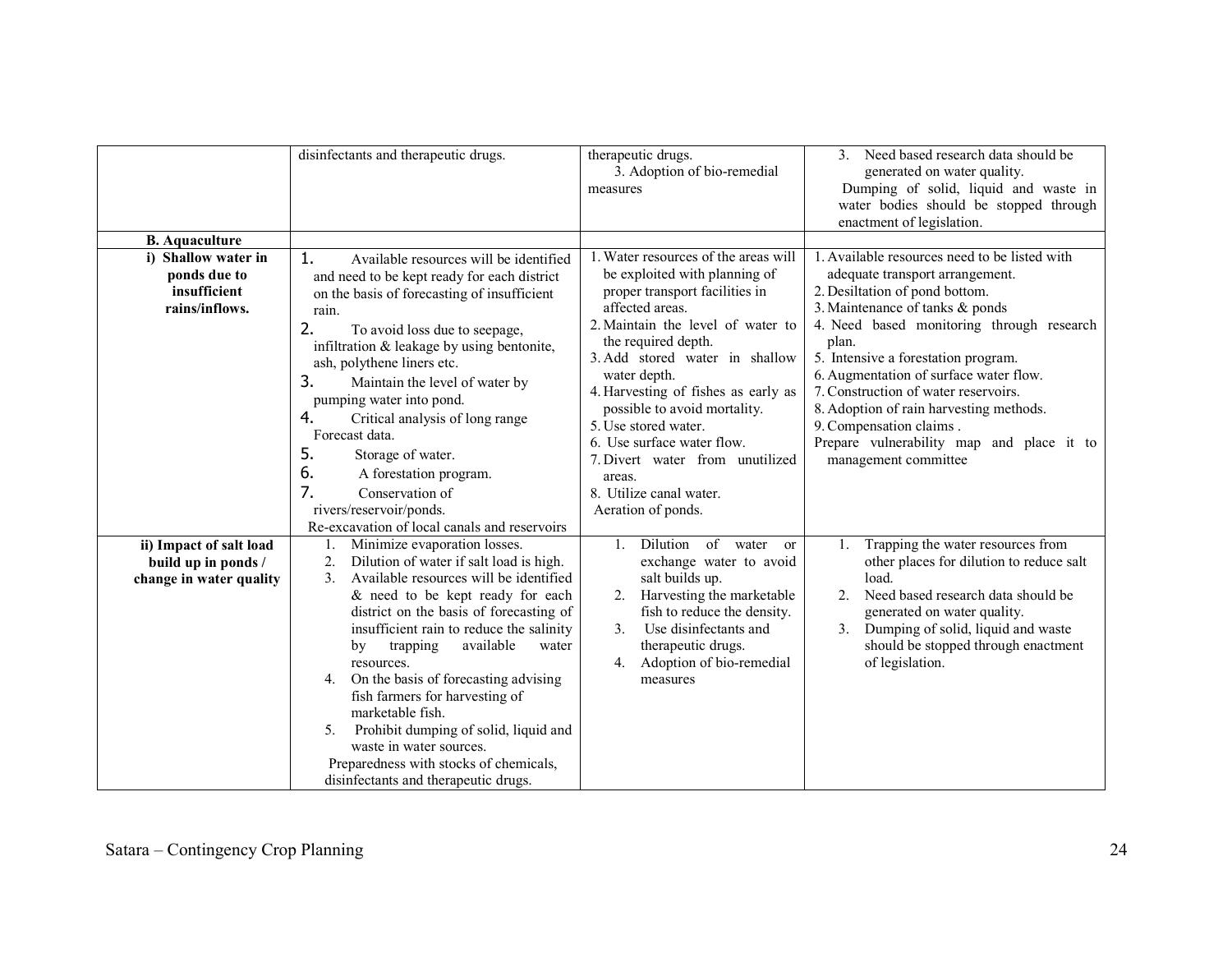### 2.5.3 Fisheries

| <b>Measures suggested for</b><br>Flood<br>A. Capture Inland         |                                                                                                                                                                                                                                                                                                                                                                                                                                                                                                                                                                                                                                                                                                                                                                             |                                                                                                                                                                                                                                                                                                                                                                                                                                                                                                                                                                                                                   |                                                                                                                                                                                                                                                                                                                                                                                                                                                                                                                                                                                                                       |
|---------------------------------------------------------------------|-----------------------------------------------------------------------------------------------------------------------------------------------------------------------------------------------------------------------------------------------------------------------------------------------------------------------------------------------------------------------------------------------------------------------------------------------------------------------------------------------------------------------------------------------------------------------------------------------------------------------------------------------------------------------------------------------------------------------------------------------------------------------------|-------------------------------------------------------------------------------------------------------------------------------------------------------------------------------------------------------------------------------------------------------------------------------------------------------------------------------------------------------------------------------------------------------------------------------------------------------------------------------------------------------------------------------------------------------------------------------------------------------------------|-----------------------------------------------------------------------------------------------------------------------------------------------------------------------------------------------------------------------------------------------------------------------------------------------------------------------------------------------------------------------------------------------------------------------------------------------------------------------------------------------------------------------------------------------------------------------------------------------------------------------|
| i) Average compensation<br>paid due to loss of human<br><b>life</b> | Fishermen will be given forewarning<br>regarding heavy rains and advised<br>for<br>fishing<br>not<br>to<br>g <sub>o</sub><br>in<br>rivers/reservoirs.<br>Areas need to be identified in each<br>2.<br>district prone for flood.<br>Maintenance of water drainages in<br>proper way to avoid blockage.<br>forecasting<br>information<br>4. Proper<br>should be available.<br>Be prepared to evacuate at a short<br>5.<br>notice.<br>Preparation of flood control action<br>6.<br>plan.<br>dissemination<br>Warning<br>$7_{\scriptscriptstyle{\ddots}}$<br>and<br>precautionary response.<br>Formation of flood management<br>8.<br>committee.<br>Enhancement in coping capabilities<br>9.<br>of common people.<br>life<br>for<br>the<br>of<br>Insurance<br>people/fishermen. | Fishermen will be advised<br>$\mathbf{1}$<br>on use of Life saving<br>jackets and life boats. The<br>life<br>saving<br>appliances/machinery<br>shall be kept ready for<br>rescue operation.<br>Sufficient stock of food.<br>medicine etc. should be<br>available.<br>Govt.<br>should<br>3<br>take<br>&<br>action<br>necessary<br>provide trained people for<br>rescue operation during<br>flood.<br>Human evacuation from<br>4<br>the area.<br>Coordination<br>5.<br>of<br>assistance.<br>Damage<br>and<br>6.<br>need<br>assessment.<br>Immediate<br>management<br>of relief supplies.<br>Immediate help delivery | 1. The victim's family shall be provided<br>with compensation up to Rs. 1,<br>00,000/- for the deaths occurring<br>during the fishing.<br>Rehabilitation of people.<br>3.<br>Identify the causes of flood affected<br>area & take necessary preventive<br>measures.<br>4. Arrangement for rescue and casualty<br>care.<br>5.<br>Arrangement for burial control room.<br>Restoration of essential services.<br>6<br>security and protection of property.<br>7.<br>Support to rehabilitation, logistics,<br>training and awareness build up $\&$<br>testing and updating the plan.<br>Insurance and compensation claim. |
| ii) No. of boats / nets<br>damaged                                  | The prior information on safe<br>$1_{-}$<br>keeping of boats and nets will be<br>provided to the fishermen.<br>2. If prior information is given bring<br>boats & nets towards the safer side.<br>3.<br>Annual repair of boats/nets and<br>gears.                                                                                                                                                                                                                                                                                                                                                                                                                                                                                                                            | $1_{-}$<br>Fishermen will be advised<br>to stop fishing during the<br>floods and heavy rainfall.<br>Continuous monitoring on<br>water level is required.<br>$\mathcal{E}$<br>Coordination of assistance                                                                                                                                                                                                                                                                                                                                                                                                           | The affected fishermen will provided<br>1.<br>with compensation up to Rs. 50,000/-<br>for damaged boats or nets.<br>Education and training for the repair of<br>boats/nets and gears.<br>Loss assessment & insurance claim.                                                                                                                                                                                                                                                                                                                                                                                           |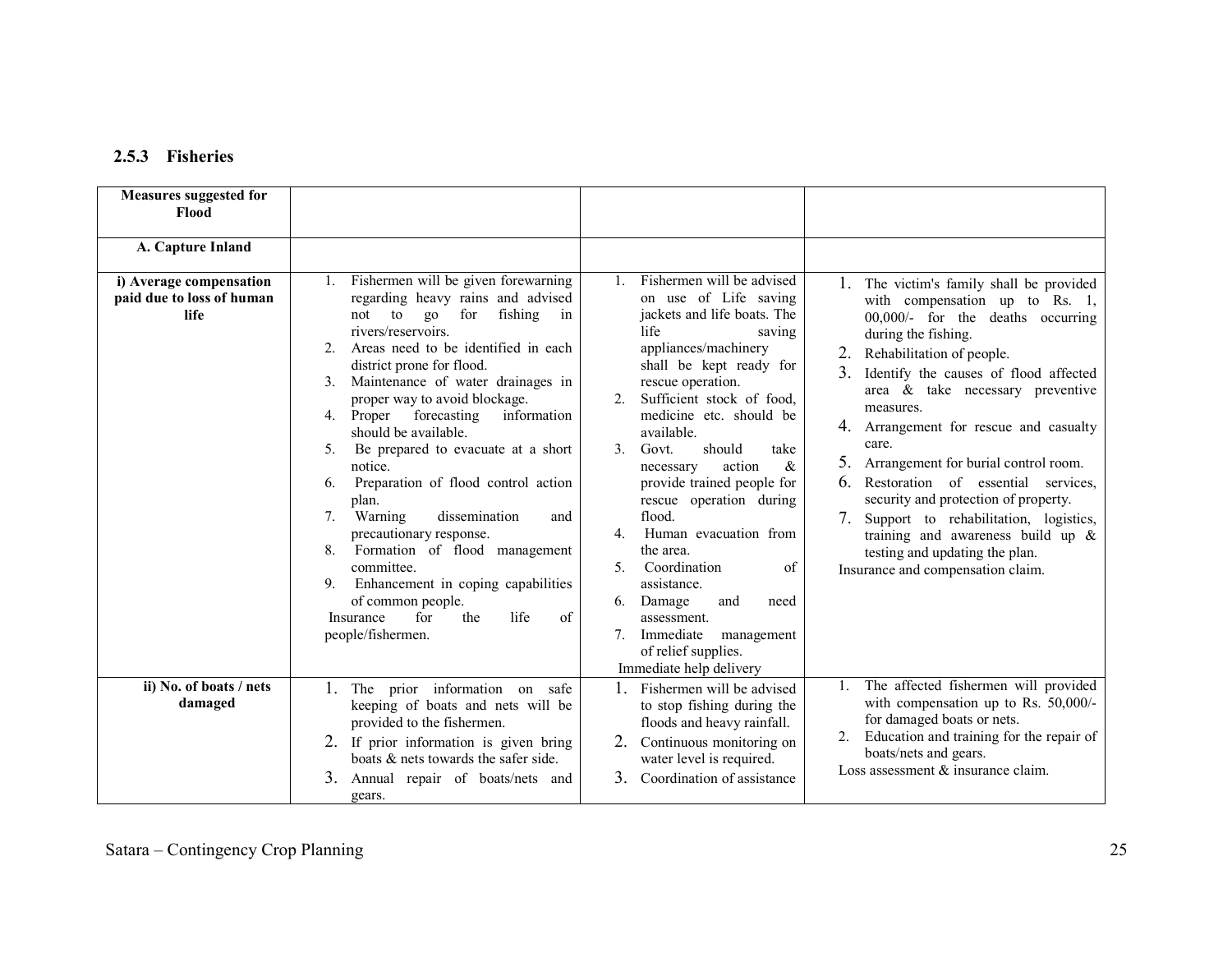| iii) No. of houses<br>damaged | Insurance of boats/nets/gears.<br>1. Forewarning<br>regarding<br>heavy<br>rainfall, sudden downpour and floods<br>will be spread in the fishermen<br>villages on the banks of rivers.<br>Shift the people to safer places.<br>2.<br>3.<br>Proper maintenance of Kaccha<br>houses.<br>4. Education and training for the repair<br>of houses<br>5.<br>Store raw material for emergency<br>repair of houses. | Immediate management<br>4.<br>of relief supplies.<br>Govt.<br>support<br>and<br>compensation.<br>1. Temporary shelter to the<br>affected families will be<br>provided.<br>Arrangement<br>2 <sub>1</sub><br>of<br>temporary shelters<br>for<br>homeless people.<br>3.<br>Damaged<br>house<br>enumeration<br>and<br>need<br>assessment.<br>Coordination<br>of<br>$4_{\cdot}$<br>assistance.<br>Immediate management of | The housing facilities on higher elevation<br>1.<br>shall be provided to affected families by<br>the Government agencies.<br>Provide compensation from Govt. to<br>2.<br>build/repair houses.<br>Loss assessment & insurance claim.<br>3 <sub>1</sub><br>4 <sup>1</sup><br>Govt. assistance claim.                                                                                                                                                                       |
|-------------------------------|-----------------------------------------------------------------------------------------------------------------------------------------------------------------------------------------------------------------------------------------------------------------------------------------------------------------------------------------------------------------------------------------------------------|----------------------------------------------------------------------------------------------------------------------------------------------------------------------------------------------------------------------------------------------------------------------------------------------------------------------------------------------------------------------------------------------------------------------|--------------------------------------------------------------------------------------------------------------------------------------------------------------------------------------------------------------------------------------------------------------------------------------------------------------------------------------------------------------------------------------------------------------------------------------------------------------------------|
|                               | 6.<br>House insurance.                                                                                                                                                                                                                                                                                                                                                                                    | relief supplies.                                                                                                                                                                                                                                                                                                                                                                                                     |                                                                                                                                                                                                                                                                                                                                                                                                                                                                          |
| iv) Loss of stock             | Harvesting the existing fish stock<br>1.<br>2.<br>Keep boats, nets/gears ready for<br>emergency use.<br>Store fuels, food/other item<br>3.<br>Develop flood control management<br>4.<br>plans.<br>.Stock material insurance                                                                                                                                                                               | 1. Search/locate the stock/input.<br>2.<br>Mobilize local people for<br>protection.<br>3. Hire stock/inputs from distant<br>areas/company/ farmers who are<br>not affected by flood.                                                                                                                                                                                                                                 | Provided subsidy on seeds by Govt.<br>2. Implementation of Insurance policy.<br>3. Locate backup stocks and verify its<br>usability time.<br>4. Follow flood control management<br>plan.<br>5. Notify utilities of the critical demand<br>about loss of stock and inputs.<br>Loss assessment & insurance claim.                                                                                                                                                          |
| v) Changes in water quality   | 1.Storage of water disinfectant such as<br>chlorine, alum etc. at district level.<br>2.<br>Provision<br>stop/close<br>to<br>the<br>effluent/sewerage discharge point in<br>water bodies<br>3. Store chemicals.<br>disinfectants<br>and<br>therapeutic drugs.<br>4. Develop flood control management plan.                                                                                                 | .Provision<br>water filtration<br>of<br>the<br>system for<br>ponds to<br>the<br>overcome<br>water<br>contamination-<br>2. Do not use contaminated water<br>3.<br>Proper<br>preparation<br>and<br>management<br>through<br>emergency aeration.<br>4. Use appropriate amount of<br>disinfectants, chemicals and<br>therapeutic drugs.                                                                                  | 1. Removal of runoff from land by proper means<br>before decomposition.<br>2. Supply of water filtration system even after<br>the event $&$ creating awareness in farmers.<br>3. Need based research data should be generated<br>to maintain water quality,<br>4. Dumping of solid, liquid and waste should be<br>stopped through enactment of legislation.<br>5. Contact Govt. and industrial organization for<br>immediate remedy and cleaning of the water<br>bodies. |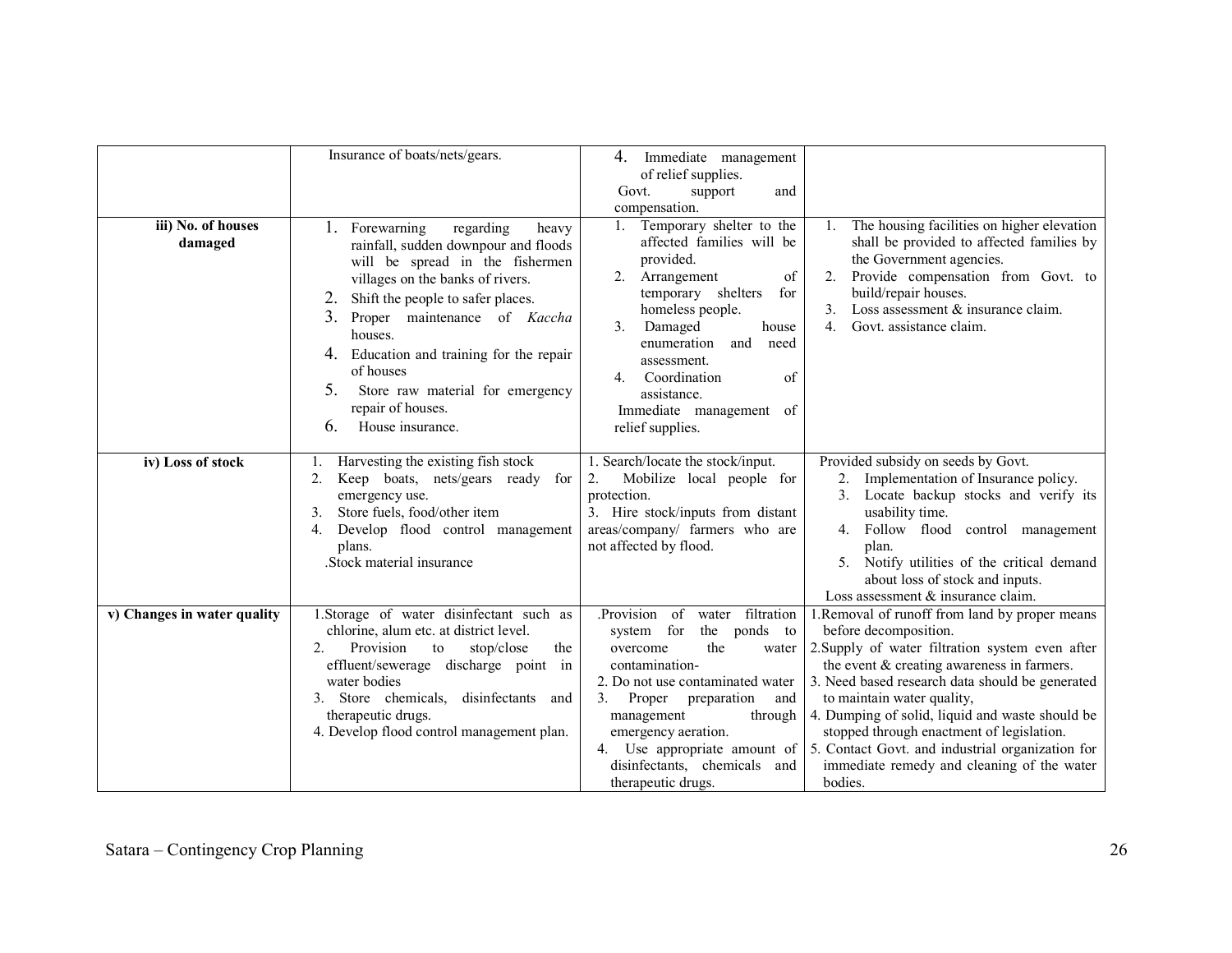| vi) Health and diseases<br><b>B.</b> Aquaculture | 1. Water filtration system & control<br>measures for diseases should be available.<br>2. Advance planning and preparedness.<br>3. Store chemicals, disinfectants and<br>therapeutic drugs.<br>4. Stock sufficient stores of medicines.                                                                                                                                                                                                                                                                                                                                                                                    | 5.<br>Immediate<br>support<br>of<br>Govt./industrial organizations<br>for maintaining the purity and<br>quality of water bodies.<br>6. Need based bioremediation<br>1. 1. Periodical checking<br>particularly with respective fish<br>mortality should be done<br>during flood $&$ dead fishes<br>disposed properly.<br>2. Prompt action or immediate<br>removal of disease causing<br>agents/ dead fish, followed by<br>sterile or landfill disposal.<br>3. Use appropriate amount of<br>disinfectants, chemicals and<br>therapeutic drugs.<br>4. 4. Emergency aeration or<br>splashing in water bodies. | 6. Regular water monitoring and bio-monitoring<br>of water bodies for formulation<br>of<br>management plan<br>1. Setting health & disease management<br>training centre at district level for fisherman<br>community by Govt. or with the help of NGO.<br>2. Laboratory diagnosis of diseased fish,<br>generation of data about type or kind of<br>disease spread.<br>3. Eradicating the disease where possible.<br>4. Follow up surveillance and monitoring<br>after disease outbreak.<br>5. Need based research data should be<br>generated.<br>6. Loss assessment & insurance claim.                                                                                                                               |
|--------------------------------------------------|---------------------------------------------------------------------------------------------------------------------------------------------------------------------------------------------------------------------------------------------------------------------------------------------------------------------------------------------------------------------------------------------------------------------------------------------------------------------------------------------------------------------------------------------------------------------------------------------------------------------------|-----------------------------------------------------------------------------------------------------------------------------------------------------------------------------------------------------------------------------------------------------------------------------------------------------------------------------------------------------------------------------------------------------------------------------------------------------------------------------------------------------------------------------------------------------------------------------------------------------------|-----------------------------------------------------------------------------------------------------------------------------------------------------------------------------------------------------------------------------------------------------------------------------------------------------------------------------------------------------------------------------------------------------------------------------------------------------------------------------------------------------------------------------------------------------------------------------------------------------------------------------------------------------------------------------------------------------------------------|
| i) Inundation with flood<br>water                | 1) In the flood prone areas proper draining<br>system from ponds need to be developed<br>and planned in flood situation before<br>forecasting of flood.<br>(2) Site should be away from flood prone area.<br>3) Dyke should be stable in all weather<br>condition & not liable to collapse during<br>heavy rains.<br>4) Proper channels to be provided to pass<br>surplus water $\&$ to avoid breakage to the<br>bundh.<br>(5) Proper facility construction for ponds and<br>its stock safety.<br>(6) Development of flood control management<br>plan.<br>(7) Preparedness with emergency<br>backup<br>equipment on site. | On the basis of forecasting<br>information to farmers for<br>sale of marketable fish with<br>sufficient transport facility<br>through<br>various<br>media.<br>Proper drainage should be<br>adopted so that inundation<br>with flood water should be<br>minimized.<br>2.<br>On the basis of forecasting,<br>information to farmers for<br>sale of marketable fish with<br>sufficient transport facility<br>through various media.<br>Proper drainage should be<br>3.<br>adopted so that inundation<br>with flood water should be<br>minimized.<br>Excess<br>water<br>should be drained from pond           | Planning even after the event should be<br>made for proper drainage and creating<br>awareness and trainings in flood situations.<br>2). Pinning even after the event should be<br>made for proper drainage $\&$ creating awareness<br>& training in flood situation.<br>3) Support to rehabilitation, logistics,<br>training and awareness build up $&$ testing<br>and updating the plan<br>4) Reallocate fish to maintain appropriate<br>biomass so that waste assimilation capacity<br>of pond is not exceeded.<br>5) Reduce or cease feeding because uneaten<br>food and fish waste decreases the dissolved<br>oxygen level.<br>6) Strengthening of water bodies/ponds.<br>7) Loss assessment $&$ insurance claim. |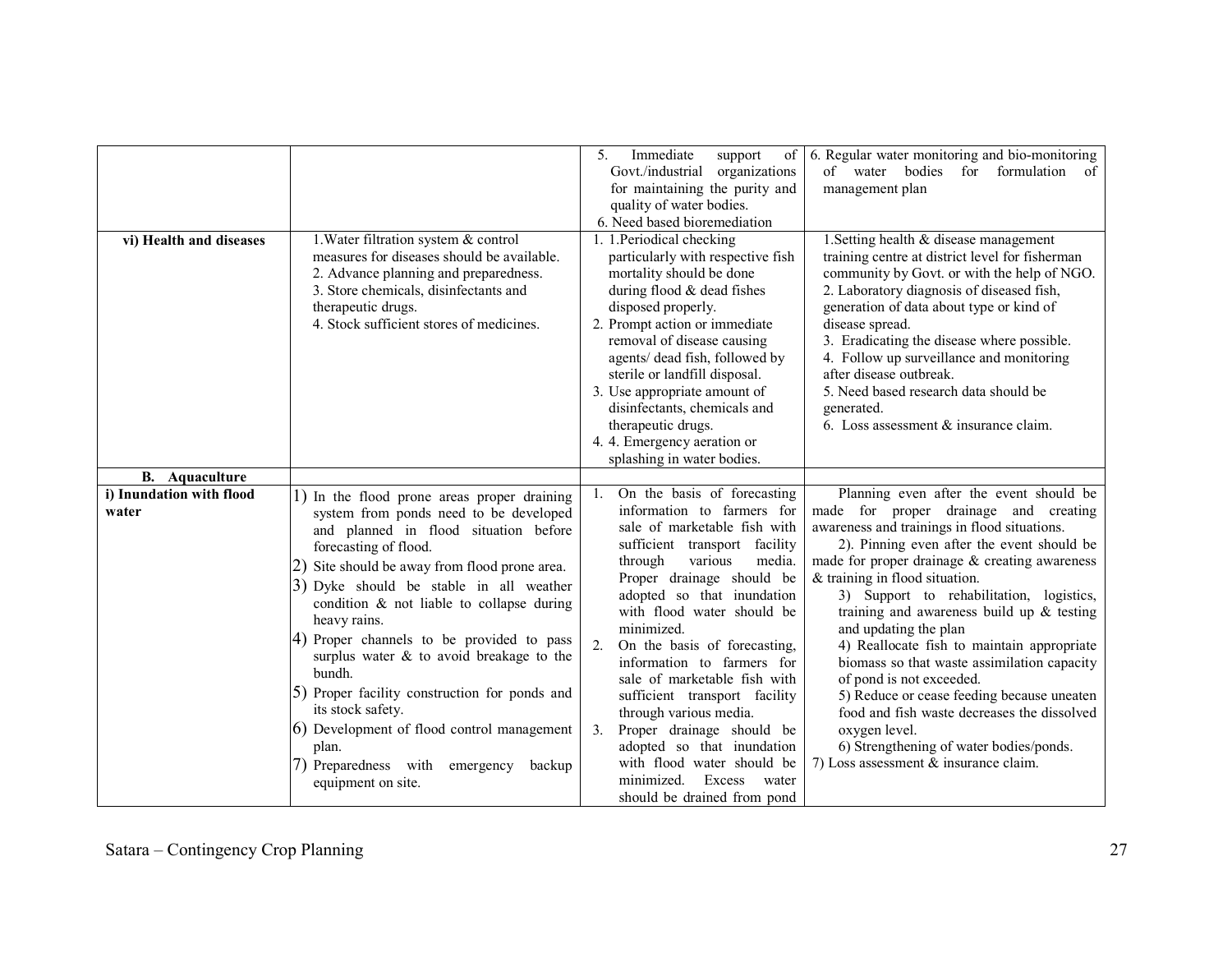|                         | 8) Stock insurance.                                                                     | by providing screen outlets or                                  |                                              |
|-------------------------|-----------------------------------------------------------------------------------------|-----------------------------------------------------------------|----------------------------------------------|
|                         | 9) Preventive measures against entry of                                                 | using pumps.<br>4.                                              |                                              |
|                         | alien/wild organisms through flood water.                                               | Arrangement for evacuation.<br>Arrangement for rescue and<br>5. |                                              |
|                         |                                                                                         | casualty care.                                                  |                                              |
|                         |                                                                                         | Arrangement<br>for<br>burial<br>6.                              |                                              |
|                         |                                                                                         | control room.                                                   |                                              |
|                         |                                                                                         | Restoration<br>of<br>7.<br>essential                            |                                              |
|                         |                                                                                         | security<br>services.<br>and                                    |                                              |
|                         |                                                                                         | protection of property.                                         |                                              |
|                         |                                                                                         | 8. Coordination of assistance.                                  |                                              |
|                         |                                                                                         | 9. Damage and need assessment.                                  |                                              |
|                         |                                                                                         | 10. Immediate management of                                     |                                              |
|                         |                                                                                         | relief supplies.                                                |                                              |
|                         |                                                                                         | 11. Release excess water from                                   |                                              |
|                         |                                                                                         | height of T.                                                    |                                              |
|                         |                                                                                         | 12. Lower the<br>water level in                                 |                                              |
|                         |                                                                                         | culture facilities.                                             |                                              |
| ii) Water contamination | 1. Availability of water purifier i.e.,                                                 | 1). Supply of water purifier for                                | 1). Supply of water purifier even after the  |
| and changes in water    | chlorine, alum etc at district level.                                                   | the ponds to overcome the                                       | event and creating awareness in farmers.     |
| quality                 | 2. Availability of water disinfectant such as                                           | contamination and changes in                                    | 2). Supply of water filtration system even   |
|                         | chlorine, alum etc at district level.                                                   | BOD.                                                            | after the event & crating awareness in       |
|                         | 3. Use of calcium hydroxide $\omega$ 150 kg/ha<br>4. Store chemicals, disinfectants and | 2). Supply of water filtration<br>system for ponds to overcome  | farmers.<br>3). Lime treatment for oxidation |
|                         | therapeutic drugs                                                                       | the contamination.                                              | 4). To maintain water quality, need based    |
|                         | 5. Develop flood control management plan                                                | Use of $kmno4$ for bath of fish as                              | research data should be generated            |
|                         |                                                                                         | prophylactics                                                   | 5). Dumping of solid, liquid and waste       |
|                         |                                                                                         | 3) . Do not use contaminated                                    | should be stopped through enactment of       |
|                         |                                                                                         | water.                                                          | legislation.                                 |
|                         |                                                                                         | Proper preparation and<br>4)                                    | 6). Immediate remedy and cleaning of water   |
|                         |                                                                                         | management<br>through                                           | bodies.                                      |
|                         |                                                                                         | emergency aeration (paddle                                      | 7). Regular water monitoring and bio-        |
|                         |                                                                                         | wheel<br>aerator/circulating                                    | monitoring of water bodies for formulation   |
|                         |                                                                                         | aerator), that may improve                                      | of management plan.                          |
|                         |                                                                                         | water quality in affected areas.                                |                                              |
|                         |                                                                                         | 5) Use appropriate amount of                                    |                                              |
|                         |                                                                                         | disinfectants, chemicals and                                    |                                              |
|                         |                                                                                         | therapeutic drugs.                                              |                                              |
|                         |                                                                                         | 6) Maintaining the purity and                                   |                                              |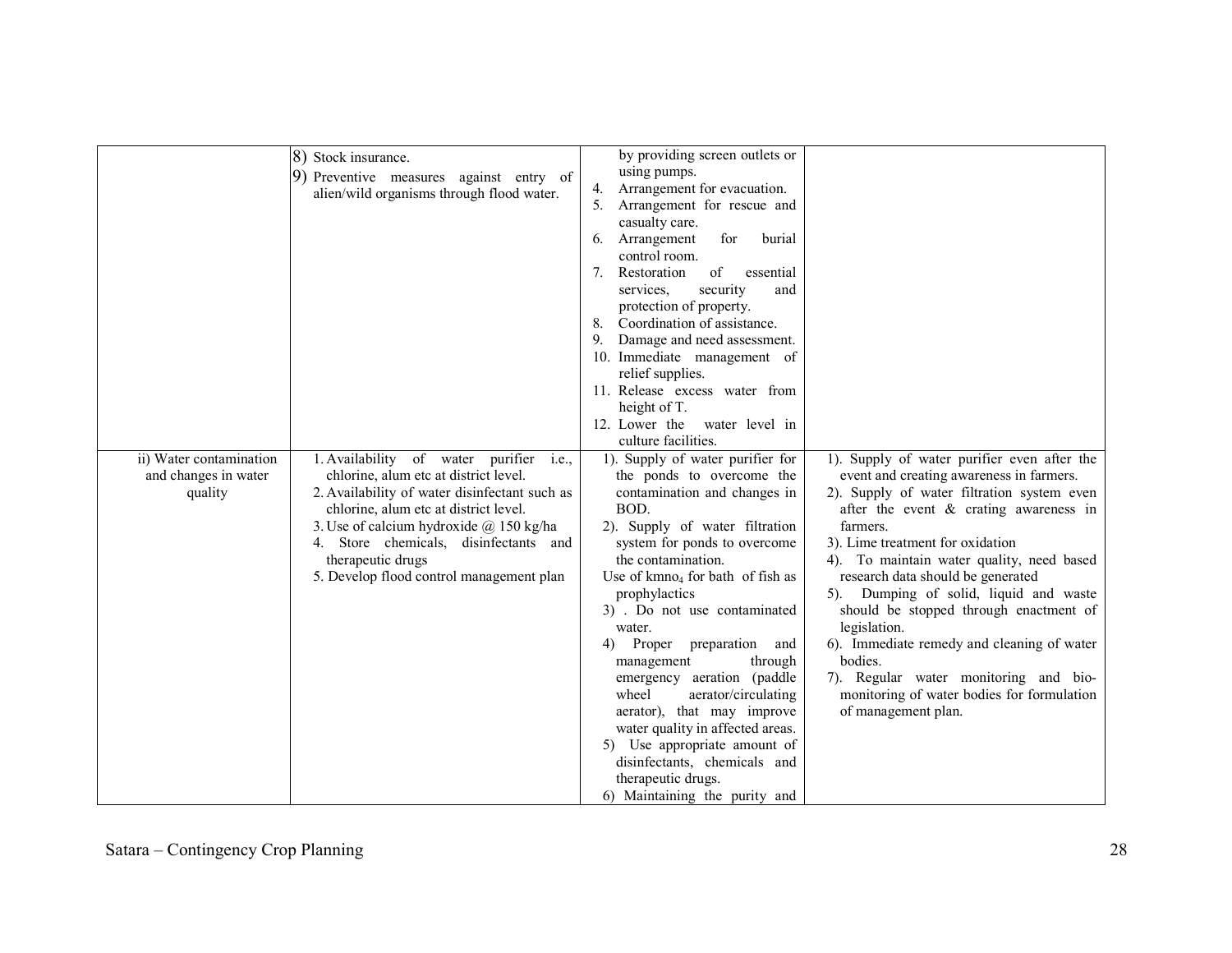|                                                       |                                                                                                                                                                                                                                                                                                                                                                                                                                                                                                                                                              | quality of water bodies.                                                                                                                                                                                                                                                                                                                                                                                                                                                                                                                                                                                                                                                                                       |                                                                                                                                                                                                                                                                                                                                                                                                                                                                                                                                                                                             |
|-------------------------------------------------------|--------------------------------------------------------------------------------------------------------------------------------------------------------------------------------------------------------------------------------------------------------------------------------------------------------------------------------------------------------------------------------------------------------------------------------------------------------------------------------------------------------------------------------------------------------------|----------------------------------------------------------------------------------------------------------------------------------------------------------------------------------------------------------------------------------------------------------------------------------------------------------------------------------------------------------------------------------------------------------------------------------------------------------------------------------------------------------------------------------------------------------------------------------------------------------------------------------------------------------------------------------------------------------------|---------------------------------------------------------------------------------------------------------------------------------------------------------------------------------------------------------------------------------------------------------------------------------------------------------------------------------------------------------------------------------------------------------------------------------------------------------------------------------------------------------------------------------------------------------------------------------------------|
| iii) Health and diseases                              | 1. Storage of water purifiers and control<br>measures for diseases should be<br>available.<br>2. Personnel should be trained for health $\&$<br>disease management through training<br>3. & list of trained personnel should be<br>available at each district level.<br>4. Adequate stock of medicine should be<br>available at each district level.<br>5. Antibiotics fortified feeding as<br>prophylactics<br>6. Advance planning and preparedness.<br>7. Store chemicals, disinfectants and<br>therapeutic drugs.<br>Stock sufficient emergency medicines | 7) Need based bioremediation<br>1. Periodical checking<br>particularly with respective fish<br>mortality should be done during<br>flood.<br>Services of trained<br>2 <sub>1</sub><br>personnel need to be made<br>available in affected areas with<br>sufficient supply of life saving<br>medicines.<br>3. Disinfectants formalin<br>treatments as prophylactics<br>4. Identification of type of<br>disease outbreak, immediate<br>removal of disease causing agents/<br>dead fish.<br>5. Use appropriate amount of<br>disinfectants, chemicals and<br>therapeutic drugs.<br>6. Determination of nature<br>and speed of transmission of<br>diseases.<br>7. Emergency aeration or<br>splashing in water bodies. | 1). Setting health and disease management<br>training centre at district level for<br>fishermen and government officials.<br>2). Routine training programmed as a<br>refresher course need to be implemented in<br>relation to health $&$ disease management<br>during flood.<br>3) .Lime treatment for oxidation<br>4). Laboratory diagnosis of diseased fish,<br>generation of data about type or kind of<br>disease spread.<br>5). Eradicating the disease.<br>6). Follow up surveillance and monitoring.<br>7). Proper disposal of dead fish.<br>8). Loss assessment & insurance claim. |
| iv) Loss of stock and inputs<br>(feed chemicals etc.) | 1). Harvestable sized fishes shall be marketed<br>before the event to avoid losses. The inputs<br>like feed and chemical etc. shall be stored at<br>safe places.<br>2). Flood situation going to exist then move<br>the feed, chemicals & other accessories to<br>safer places.<br>3). Keep the stock/input at safe place for<br>emergency purpose.<br>4). Store fuels, food/other item.<br>5) .Develop flood control management plan.<br>6). Stock material insurance                                                                                       | 1). The pond embankments will be<br>fenced with netting to avoid fish<br>losses. The store rooms for inputs<br>like feed, chemicals etc. shall be<br>created.<br>2). Available fish stock should be<br>recovered. Stock of inputs must be<br>stored in well protected area.<br>3). Search/locate the stock/input.<br>Purchase/hire<br>valuable<br>4).<br>stock/inputs from distant areas not<br>affected by flood.                                                                                                                                                                                                                                                                                             | 1)<br>The fish farmers shall be provided with<br>fish seed and feed at concessional<br>rates.<br>2)<br>Feeds, chemicals etc required for the<br>culture operation should be purchased.<br>Strengthening of stocks.<br>3)<br>Assessment of total loss.<br>4)<br>5)<br>Insurance claims.                                                                                                                                                                                                                                                                                                      |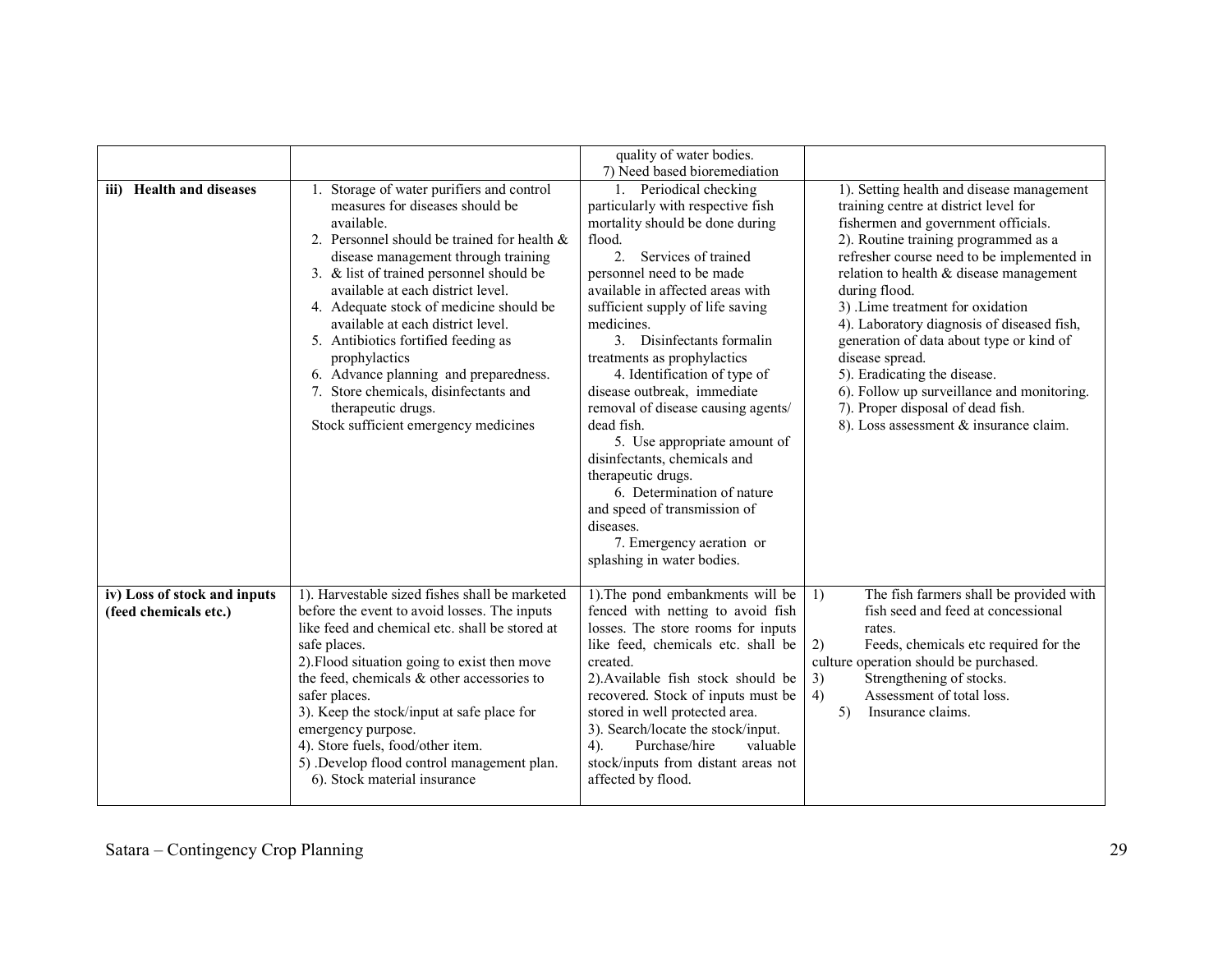| v) Infrastructure damage<br>(pumps, aerators, huts etc.)          | 1) Prior information regarding removal of<br>Pumps and aerators shall be given to the fish<br>farmers.<br>2) Flood situation going to exist then move<br>the pumps, aerators $\&$ other accessories to<br>safer places.<br>3) Educate and provide training for the repair<br>of infrastructure.<br>4) Follow flood control management plan.<br>5) Store raw materials for repairing of pumps<br>aerators, huts etc.<br>6) Infrastructure insurance. | 1) Pumps, aerator and generators<br>shall be removed from the pond<br>before the event.<br>Use manual techniques for<br>(2)<br>make<br>substitute<br>aeration<br><sub>or</sub><br>arrangement for the same.<br>3) Notify utilities of the critical<br>demand.<br>4) Coordination of assistance.<br>5) Immediate management of<br>relief supplies | Suitable Compensation for the<br>1.<br>damaged machinery shall be given to<br>the fish farmers.<br>Install the equipments during flood.<br>2.<br>Damaged infrastructure enumeration<br>3 <sub>1</sub><br>and need assessment.<br>Locate backup equipment and verify<br>4.<br>its operation.<br>Repair of damaged infrastructure.<br>5.<br>Loss assessment $&$ insurance claim.<br>6 |
|-------------------------------------------------------------------|-----------------------------------------------------------------------------------------------------------------------------------------------------------------------------------------------------------------------------------------------------------------------------------------------------------------------------------------------------------------------------------------------------------------------------------------------------|--------------------------------------------------------------------------------------------------------------------------------------------------------------------------------------------------------------------------------------------------------------------------------------------------------------------------------------------------|-------------------------------------------------------------------------------------------------------------------------------------------------------------------------------------------------------------------------------------------------------------------------------------------------------------------------------------------------------------------------------------|
| 2.5.3 Fisheries                                                   |                                                                                                                                                                                                                                                                                                                                                                                                                                                     |                                                                                                                                                                                                                                                                                                                                                  |                                                                                                                                                                                                                                                                                                                                                                                     |
| <b>Measures suggested for</b>                                     |                                                                                                                                                                                                                                                                                                                                                                                                                                                     |                                                                                                                                                                                                                                                                                                                                                  |                                                                                                                                                                                                                                                                                                                                                                                     |
| Cyclone<br><b>Inland Aquaculture</b>                              |                                                                                                                                                                                                                                                                                                                                                                                                                                                     |                                                                                                                                                                                                                                                                                                                                                  |                                                                                                                                                                                                                                                                                                                                                                                     |
| i) Overflow/flooding of                                           | 1. If intensity of cyclone with heavy                                                                                                                                                                                                                                                                                                                                                                                                               | $1_{\cdot}$<br>of<br>On<br>the<br>basis                                                                                                                                                                                                                                                                                                          | Planning even after the event should be made                                                                                                                                                                                                                                                                                                                                        |
| ponds                                                             | rain fall exists then harvest existing<br>fish stock.<br>Dike should be stable in all weather<br>2.<br>condition & not liable to collapse<br>during flood.                                                                                                                                                                                                                                                                                          | forecasting information to<br>farmers for<br>sale<br>of<br>fish<br>with<br>marketable<br>sufficient<br>transport<br>facility through various<br>media. Proper drainage<br>should be adopted so that<br>inundation with storm<br>water should be managed<br>2. Enhancement of dykes height by<br>sand bags                                        | for proper drainage $\&$ creating awareness $\&$<br>training in storm situation.                                                                                                                                                                                                                                                                                                    |
| Changes in water<br>i)<br>quality (fresh/brackish<br>water ratio) | 1. Supply of water for correcting the<br>changes in fresh water & brackish<br>water.<br>2. Maintain salinity by addition of fresh<br>water up to 20-25 ppt.                                                                                                                                                                                                                                                                                         | 1. Supply of water<br>for<br>correcting the changes in<br>fresh water & brackish<br>water.<br>Use euryhaline species<br>2 <sub>1</sub>                                                                                                                                                                                                           | Water storage facility needs to be<br>$1_{-}$<br>developed to overcome the problem of<br>changes in fresh & brackish water<br>ratio.<br>2. use Euryhaline species for culture                                                                                                                                                                                                       |
| iii) Health and disease                                           | 1. Water filtration system & control<br>measures for disease should be<br>available.                                                                                                                                                                                                                                                                                                                                                                | Periodically<br>checking<br>1.<br>particularly in respective<br>of fish mortality & water                                                                                                                                                                                                                                                        | 1.<br>Settling health & disease management<br>training centre at district level for<br>fishermen & Govt. official.                                                                                                                                                                                                                                                                  |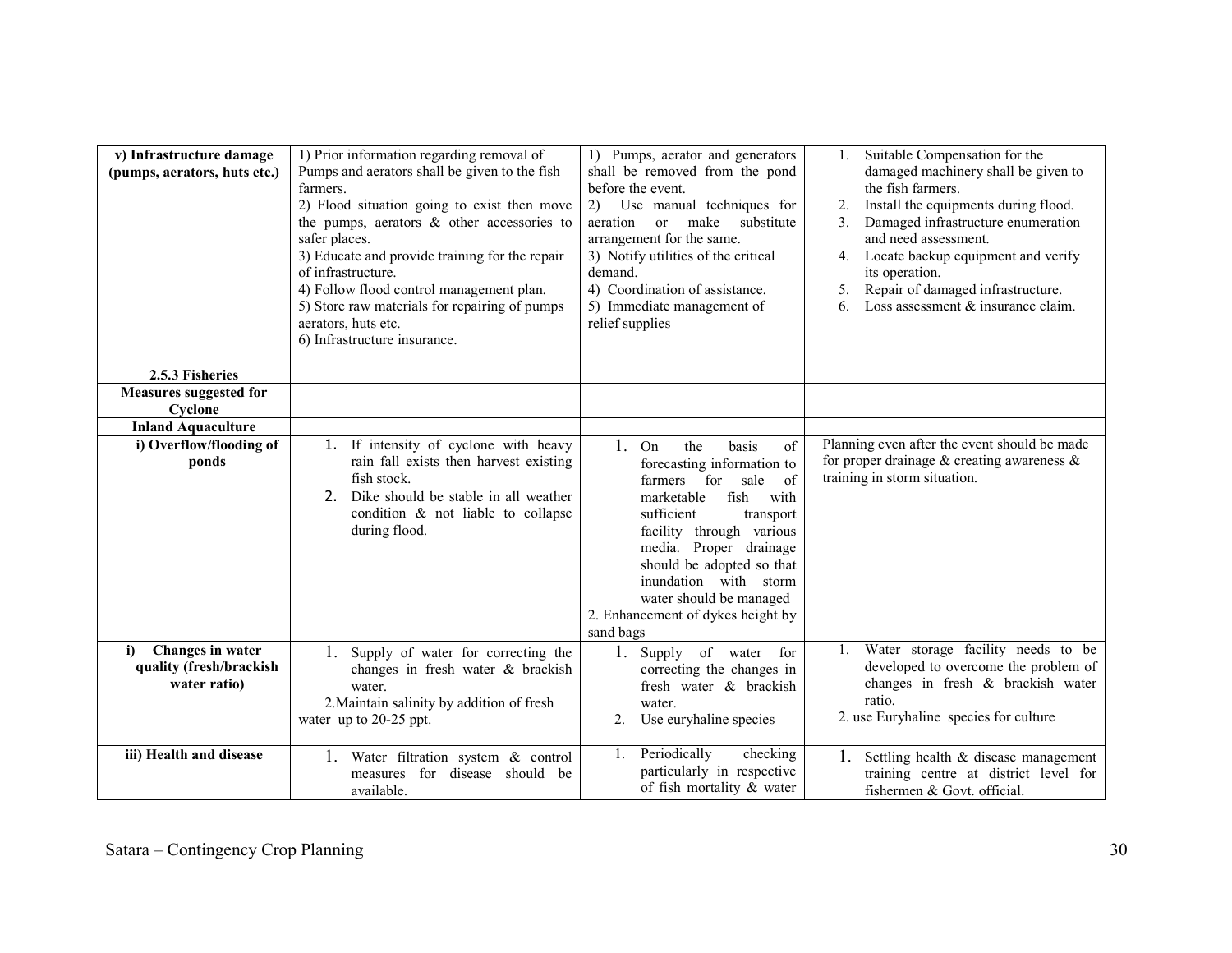| iv) Loss of stock and inputs<br>(feed, chemicals etc.)<br>v) Infrastructure damage<br>(pumps, aerators,<br>shelters/huts etc) | 2. Adequate stock of medicine should<br>be available at each district level.<br>3. Liming and formalin treatment<br>Cyclone with heavy rain fall situation<br>1.<br>going to exist then move the feed,<br>chemicals & other accessories to<br>safer places.<br>2. Stock cover under insurance<br>1) Cyclone with heavy rain fall situation<br>going to exist then shifted the pumps,<br>aerators & other accessories to safer<br>places.                                                                                          | parameter during flood.<br>2. Disinfectants treatments<br>1. Available<br>fish<br>stock<br>should be recovered.<br>Use manual techniques for<br>1)<br>aeration or make substitute<br>arrangement for the same.                                                                                                                                                                                                                                                                                                                                                                                                                                  | 1. Feeds, chemicals etc required for the<br>culture operation should be purchased.<br>Seed and feed to be supplied through<br>2.<br>Deptt of fisheries,<br>1) Compensation on assessment of actual losses<br>& damage of pumps, aerators, shelters/huts<br>given through RKVY, NCDC, NREGSui                                                                                                                                                                                                                                                                                                                                                               |
|-------------------------------------------------------------------------------------------------------------------------------|-----------------------------------------------------------------------------------------------------------------------------------------------------------------------------------------------------------------------------------------------------------------------------------------------------------------------------------------------------------------------------------------------------------------------------------------------------------------------------------------------------------------------------------|-------------------------------------------------------------------------------------------------------------------------------------------------------------------------------------------------------------------------------------------------------------------------------------------------------------------------------------------------------------------------------------------------------------------------------------------------------------------------------------------------------------------------------------------------------------------------------------------------------------------------------------------------|------------------------------------------------------------------------------------------------------------------------------------------------------------------------------------------------------------------------------------------------------------------------------------------------------------------------------------------------------------------------------------------------------------------------------------------------------------------------------------------------------------------------------------------------------------------------------------------------------------------------------------------------------------|
| 2.5.3 Fisheries                                                                                                               |                                                                                                                                                                                                                                                                                                                                                                                                                                                                                                                                   |                                                                                                                                                                                                                                                                                                                                                                                                                                                                                                                                                                                                                                                 |                                                                                                                                                                                                                                                                                                                                                                                                                                                                                                                                                                                                                                                            |
| <b>Measures suggested for</b><br><b>Heat Wave and Cold Wave</b>                                                               |                                                                                                                                                                                                                                                                                                                                                                                                                                                                                                                                   |                                                                                                                                                                                                                                                                                                                                                                                                                                                                                                                                                                                                                                                 |                                                                                                                                                                                                                                                                                                                                                                                                                                                                                                                                                                                                                                                            |
| <b>Inland</b>                                                                                                                 |                                                                                                                                                                                                                                                                                                                                                                                                                                                                                                                                   |                                                                                                                                                                                                                                                                                                                                                                                                                                                                                                                                                                                                                                                 |                                                                                                                                                                                                                                                                                                                                                                                                                                                                                                                                                                                                                                                            |
| Aquaculture                                                                                                                   |                                                                                                                                                                                                                                                                                                                                                                                                                                                                                                                                   |                                                                                                                                                                                                                                                                                                                                                                                                                                                                                                                                                                                                                                                 |                                                                                                                                                                                                                                                                                                                                                                                                                                                                                                                                                                                                                                                            |
| i) Changes in pond<br>environment (water quality)                                                                             | 1)If intensity of heat wave high, add water<br>from other source.<br>2) Harvest existing fish stock.<br>3) Adequate facility should be ready for heat<br>wave $\&$ system for changing water<br>temperature during cold wave.<br>4) Listen to local weather forecasts and stay<br>aware of upcoming temperature changes.<br>5) Arrange the aerators.<br>6) Ensure sufficient water quantity in water<br>bodies.<br>7) Formulate strategic fishing management for<br>the heat /cold waves.<br>8) Tree plantation around fish ponds | 1) Adequate facility should be<br>ready for heat wave & system<br>for changing water temperature<br>during cold wave.<br>2) Monitor fishing sites frequently<br>to ensure that they are not<br>affected by heat or cold waves.<br>3) Use dark materials to cover the<br>water bodies during excessive<br>heat waves.<br>4) Stay hydrated by drinking<br>fluids<br>plenty<br>of<br>during<br>fishing/field work.<br>Adopt proper<br>5)<br>care<br>and<br>management during the fishing<br>period of cold/heat wave like<br>keeping stock of drinking water<br>and extra cloths.<br>6) Educating the farmers through<br>electronic or print media | 1) Adequate facility should be ready for heat<br>wave $\&$ system for changing water<br>temperature during cold wave.<br>2) Intensive afforestation program for reducing<br>heat waves.<br>3) Collect basic weather data and incidence of<br>extreme and physical data of water bodies,<br>water chemistry and seasonal changes,<br>plankton profile and seasonal blooms,<br>topography and soil composition.<br>4) Gather information about history of catch per<br>unit effort as well as fish yield rate during<br>heat wave and cold wave and accordingly<br>simulate future plan for sustainable fishing.<br>5) Loss assessment $\&$ insurance claim. |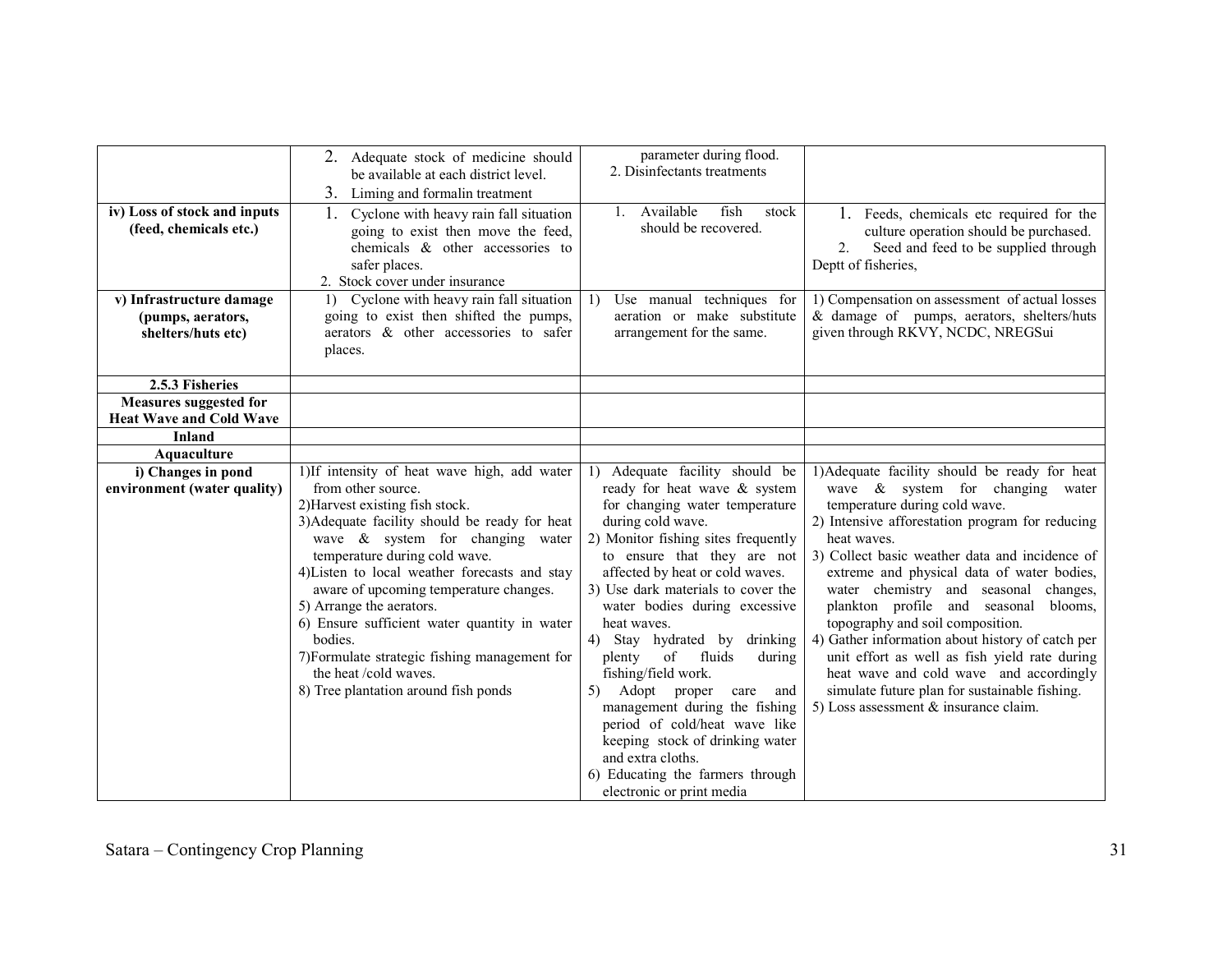|                         |                                             | 7) Maintain Water level in pond      |                                                 |
|-------------------------|---------------------------------------------|--------------------------------------|-------------------------------------------------|
| ii) Health and diseases | 1) Adequate stock of medicine should be     | 1)Periodical checking particularly   | 1) Setting health & disease management training |
| management              | available at each district level.           | with respective fish mortality       | centre at district level for fishermen & Govt.  |
|                         | 2) Advance planning and preparedness.       | should be done.                      | official.                                       |
|                         | Store chemicals, disinfectants<br>3)<br>and | 2) Identification of type of disease | 2) Laboratory diagnosis of diseased fish,       |
|                         | therapeutic drugs.                          | outbreak, immediate removal of       | generation of data about type or kind of        |
|                         | Develop heat/<br>cold<br>4)<br>wave control | disease causing agents dead          | disease spread.                                 |
|                         | management plan.                            | fish.                                | 3) Eradicating the disease.                     |
|                         | 5) Stock sufficient emergency medicines.    | 3) Use appropriate amount of         | 4) Follow up surveillance and monitoring.       |
|                         |                                             | disinfectants, chemicals and         | 5) Proper disposal of dead fish.                |
|                         |                                             | therapeutic drugs.                   | 6) Loss assessment $\&$ insurance claim.        |
|                         |                                             | 4) Determination of nature and       | 7) KMNO4 2 % to maintain oxygen level           |
|                         |                                             | speed of transmission<br>-of         |                                                 |
|                         |                                             | diseases.                            |                                                 |
|                         |                                             | 5) Emergency aeration or splashing   |                                                 |
|                         |                                             | in water bodies                      |                                                 |
|                         |                                             | 6)Bleaching powder 1 to 2 $\%$ ,     |                                                 |
|                         |                                             | formalin treatment to prevent        |                                                 |
|                         |                                             | disease                              |                                                 |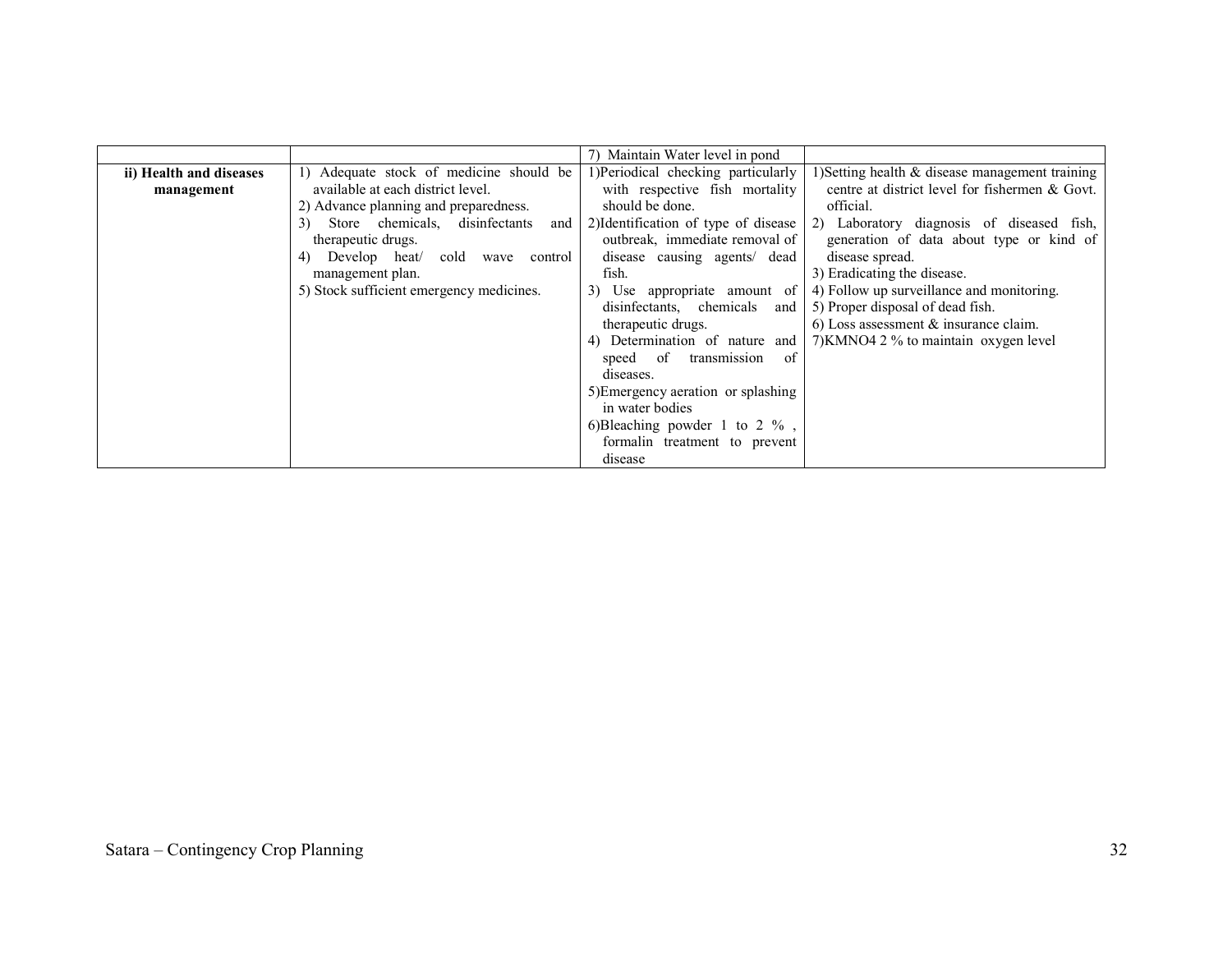#### Annexure-I



Map 1: Location Map of Maharashtra and Satara in India